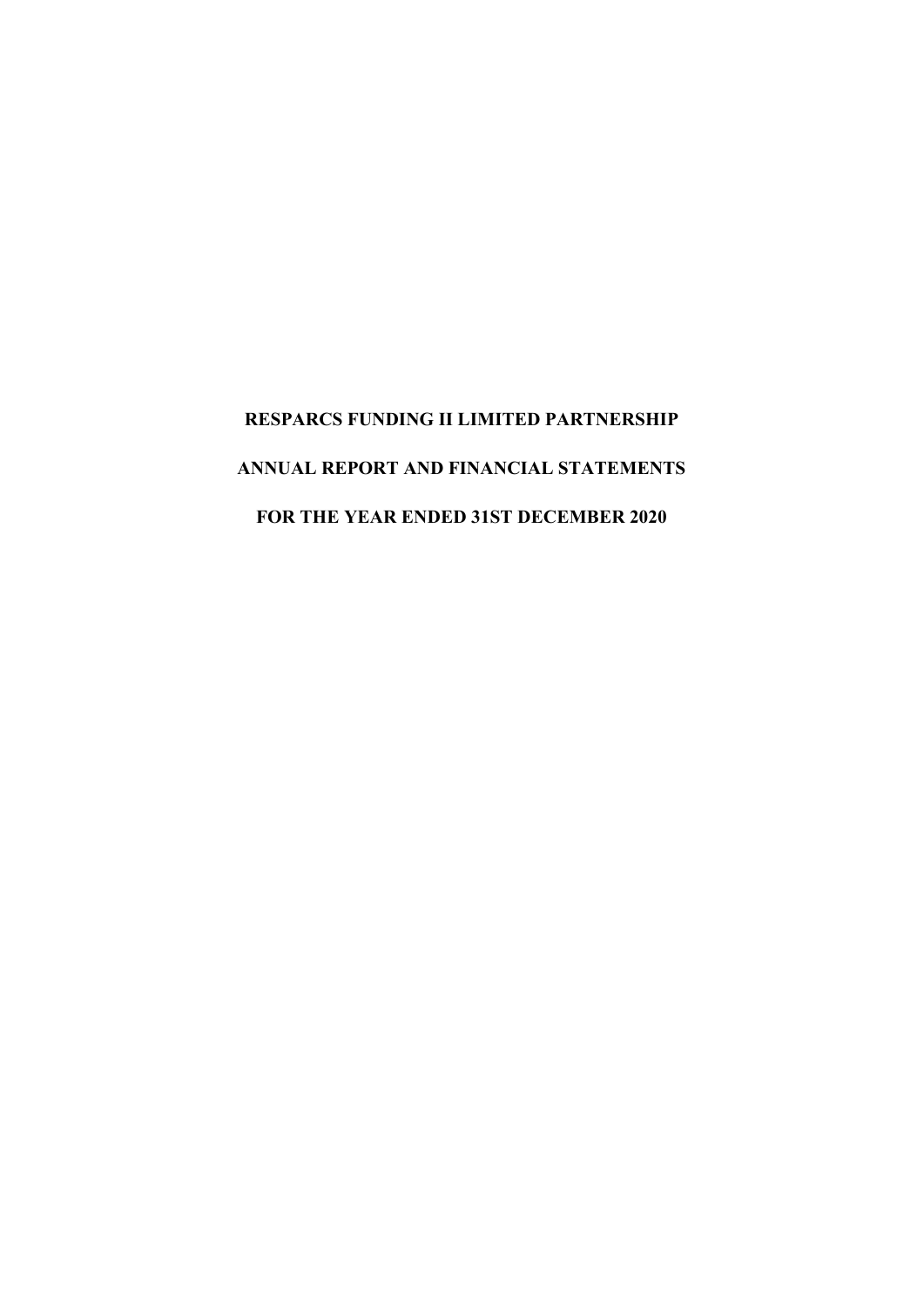## **TABLE OF CONTENTS**

|                                          | Page(s)      |
|------------------------------------------|--------------|
| <b>Management Report</b>                 | $2$ to 6     |
| <b>Balance Sheet</b>                     | 7            |
| Profit and Loss Account                  | 8            |
| Statement of Changes in Partners' Equity | 9            |
| <b>Statement of Cash Flows</b>           | 10           |
| Notes to the Financial Statements        | $11$ to $24$ |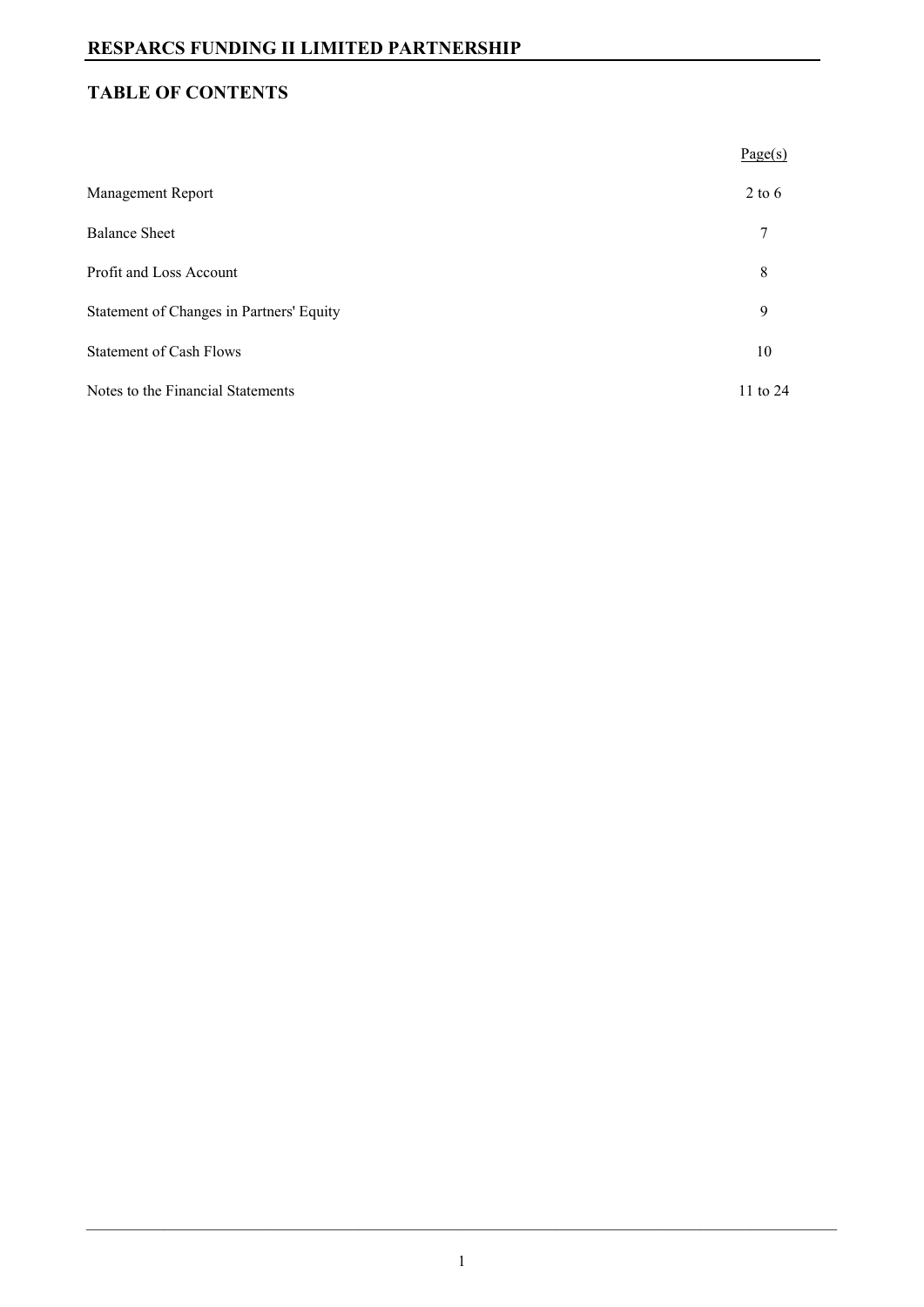## **MANAGEMENT REPORT**

#### **BUSINESS MODEL AND STRATEGY, INCLUDING PRINCIPAL ACTIVITIES**

The principal activity of RESPARCS Funding II Limited Partnership (the ''Partnership'' or "Limited Partnership") is to participate in financing activities arranged for Hamburg Commercial Bank AG ("HCOB" or the "Bank") (formerly, HSH Nordbank Aktiengesellschaft). The Partnership issued €500,000,000 nominal 7.5% Capital Securities, the proceeds from which were used to acquire a silent capital interest (the "Silent Contribution") in the commercial enterprise of HCOB in the form of a "Stille Gesellschaft" under German law in the amount of €500,000,000. The offering circular dated 28th May 2003 stated that an investment in the Capital Securities issued by the Partnership is suitable only for financially sophisticated investors who understand the risks and rewards associated with these financial instruments. The Capital Securities are listed and/or traded on the Official Segment of the stock market of Euronext Amsterdam N.V and various German stock exchanges.

HCOB's privatisation process was completed on 28th November 2018 after the Bank secured both regulatory approval and European Commission approval of the acquisition. The privatised bank has changed its name and has been operating under the name Hamburg Commercial Bank since 4th February 2019.

#### **ECONOMIC POSITION AND RECENT DEVELOPMENTS**

The Partnership considers its key performance indicators (KPIs) to be: (i) the net assets of the Partnership (or Total Partners' Equity) as at the financial year end date; (ii) the profit or loss for the financial year; (iii) the amount of Profit Participation income received on the Silent Contribution during the financial year; and, (iv) the amount of interest paid on the Capital Securities during the financial year.

The Total Partners' Equity as at 31st December 2020 was €nil (2019: €nil) and the profit for the financial year then ended was €nil (2019: loss of €134,803). No Profit Participation income has been received on the Silent Contribution since 2009 and, consequently, no interest has been paid on the Capital Securities since 2009.

On 30th November 2018, HCOB announced that it had decided to terminate the Silent Contribution together with other similar instruments (together, the "Hybrid Capital Instruments") at the book value as determined in HCOB's unconsolidated balance sheet pursuant to HGB (German GAAP) as of 31st December 2020. In its announcement, HCOB published certain forecasts and projected losses and stated that "based on these annual forecasts, and taking into account the aforementioned losses carried forward, HCOB currently expects that the HGB (German GAAP) book values of the Hybrid Capital Instruments as of 31st December 2020 will be in the area of 15%."

On 10th December 2018, the Partnership received a termination letter (the "Termination Notice") from HCOB wherein HCOB formally announced the termination of the Resparcs II Participation Agreement with effect from 31st December 2020, whereby the repayment date would be 30th June 2021. The Partnership immediately submitted the termination letter for legal review. On 21st December 2018, the Partnership wrote to HCOB to expressly object to the Termination Notice and to preserve any rights that the Partnership might have regarding the Termination Notice, noting that the Partnership had received a number of concerns from Capital Securities holders and their legal counsels concerning the legal validity of the Termination Notice.

On 7th January 2019, the Financial Times newspaper in the UK published an article noting that HCOB was being sued by holders of the Capital Securities and holders of other Hybrid Capital Instruments on the basis that these holders alleged that HCOB had "improperly" lowered the book value of the Hybrid Capital Instruments and therefore the Capital Securities. The Partnership was already aware of certain allegations (the "Claims") against HCOB and had entered into a waiver of time-bar agreement of 12th October 2018 (the "Waiver") under which HCOB has waived towards the Partnership HCOB's right to raise the defence that the statute of limitation or any other relevant time limits have expired between the conclusion of the Waiver and 31st December 2019 with respect to the Claims, whether they are known or unknown and they have already arisen or not, to the extent that any of these potential Claims had not already been time-barred as at the date of conclusion of the Waiver. On 17th November 2020, the Waiver was further extended to 31st December 2021.

On 12th February 2019, HCOB published a further announcement wherein it stated that "Due to higher than expected losses under HGB (German GAAP) for the year ended 2018 and changed forecasts for fiscal years 2019 and 2020, the projected HGB (German GAAP) book values of Silent Contributions for Securities as of 31st December 2020 are currently expected to be well below 10%."

On 19th December 2019, HCOB announced that it had agreed a settlement with holders of RESPARC Securities represented by Quinn Emanuel Urquhart & Sullivan (QE) whereby HCOB would buy back the relevant Capital Securities at a settlement price of 36.24% of the nominal value plus a settlement fee of 1.0% of the nominal value. HCOB also announced that it would offer to buy back all other remaining Capital Securities at the same settlement price of 36.24% of the nominal value.

Also on 19th December 2019, HCOB announced within both its institutional and retail invitation to holders of the Securities ("Eligible Holders") of the outstanding  $\epsilon$ 500,000,000 RESPARC Securities issued by the Limited Partnership that HCOB estimated that the projected HGB (German GAAP) book values of Silent Contributions for Securities as of 31st December 2020 would be "less than  $5\%$ ."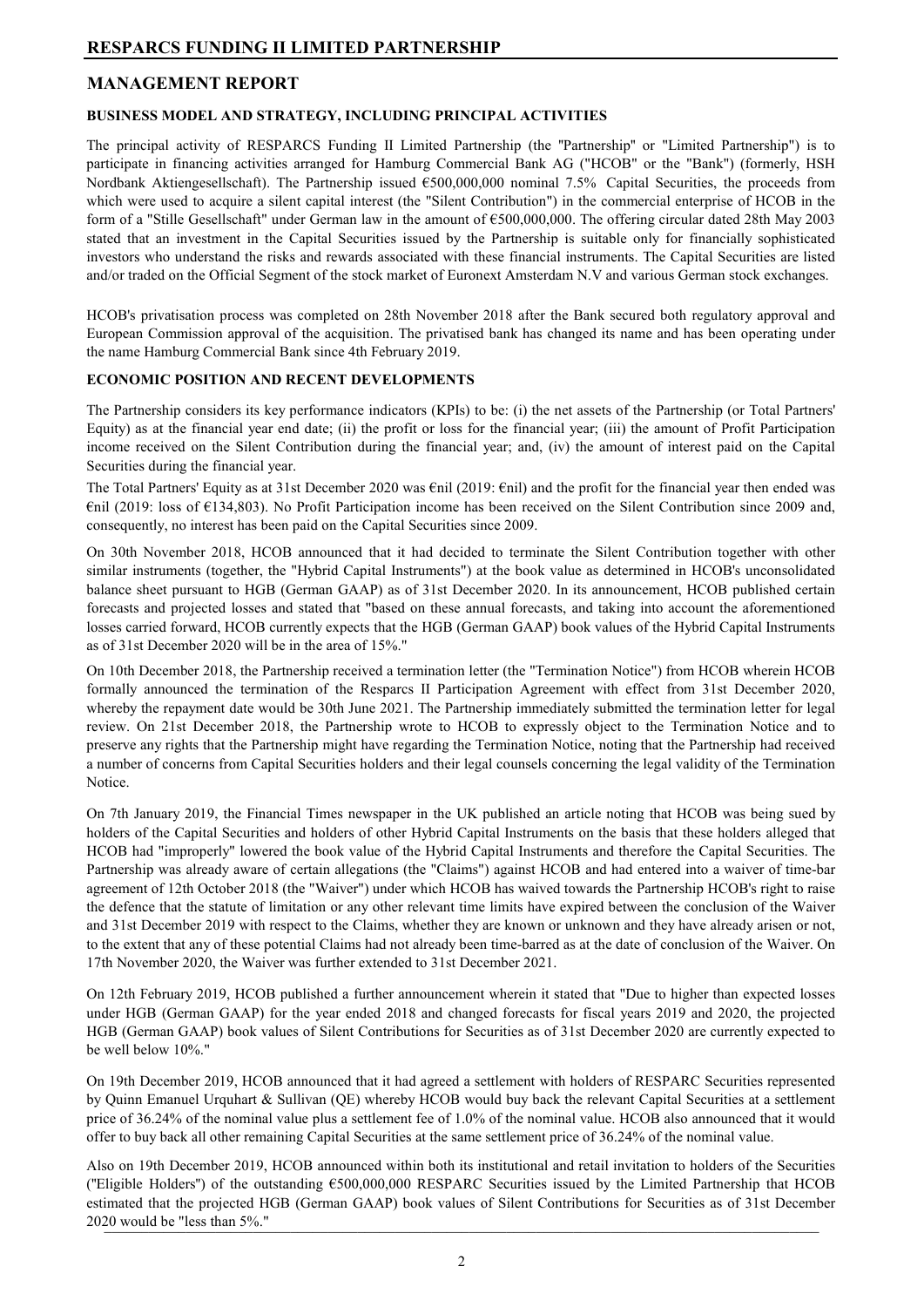#### **ECONOMIC POSITION AND RECENT DEVELOPMENTS - (CONTINUED)**

In both its institutional and retail offers on 19th December 2019, HCOB announced that it estimated that the projected HGB (German GAAP) book value of the Capital Securities as at 31st December 2020 would be "below 5%".

Further to its buy back offer, HCOB had acquired €369,927,000 (or 74.0%) of the outstanding nominal amount of the Capital Securities as at 31st December 2019 and  $6454,607,000$  (or 90.9%) of the outstanding nominal amount of the Capital Securities as at 31st December 2020. There were no further buy back offers of the outstanding nominal amounts as at the date of approval of these financial statements.

On 1st April 2021, the Partnership received a notification from HCOB stating that the amount of loss allocated to the Silent Contribution for the financial year 2020 is 6.34980201968% of the principal amount. The reduction in the principal amount per RESPARC Security corresponds to this amount resulting in a new principal amount of 1.78807362466% of the initial principal amount. As a consequence, there will be no write-ups allocated and no Profit Participation Payment will be made with respect to the financial year 2020.

#### **RISKS AND OPPORTUNITIES, INCLUDING RELATED ASSUMPTIONS, ECONOMIC POSITION AND LIKELY FUTURE DEVELOPMENTS IN THE CURRENT FINANCIAL YEAR**

The risks and opportunities facing the Partnership which may impact upon the Partnership's economic position and prospects and likely future developments in the coming year relating thereto are closely linked to those applicable to HCOB.

HCOB's Chief Executive Officer stated the following in HCOB's annual report for the year ended 31st December 2020, as prepared under IFRS:

"In 2020, we continued to work on increasing our profit margins, reducing our administrative expenses and making our balance sheet more robust - the key pillars of our successful restructuring. The quality of our balance sheet is improving steadily; refinancing costs have been falling since privatization. At the same time, we are constantly reviewing how we can improve efficiency in our banking operations. This in turn helps us reduce our costs - thereby improving our profitability. Moreover, in 2020 we were helped by non-recurring effects. As part of our realignment, we divested buildings in Hamburg and Kiel, resulting in additional income of around EUR 150 million. Then again, coronavirus effects can be seen in net allocations to loan loss provisions of EUR -188 million and in negative fair value measurements. The increase in loan loss provisions is an expression of a very cautious risk policy and protects us against possible damage in the future, particularly against the backdrop of the continuing coronavirus crisis. Within a year we were able to realize a significant increase in our CET1 capital ratio, which was already strong, from 18.5 percent to 27.0 percent through the very systematic reduction of riskbearing assets. This means that our capitalization is more than solid. It protects us, gives us flexibility and provides us with options going forward. All told, the Bank has closed out a difficult year in a stronger position - our transformation, scheduled over three years, has come on apace and is proceeding with great success."

"As early as autumn 2019 we began to get ready for difficult underlying business conditions. We sought to wind down portfolios and to lower our risk profile to make our Bank less vulnerable to a recession, which was certainly on the cards even then. We succeeded in doing just that. And then, when the pandemic hit the whole world and plunged the economy into a hard recession, we tightened our business further. We now have fewer risks on our books than before the coronavirus crisis."

HCOB's Chief Risk Officer and Deputy CEO stated the following in HCOB's Annual Report for the year ended 31st December 2020, as prepared under IFRS: "Several factors play a role here: We prepared for an economic downturn as early as the end of 2019, that is, before the outbreak of the coronavirus pandemic. We believed then that the economic trend had passed its peak. And so we cut back on new business and began to reduce risks and the size of our balance sheet early on something we are now benefiting from. At the same time, it is important to take a differentiated look at the impact of the coronavirus on the economy: The negative consequences vary considerably depending on the sector. Retail experienced a boom online while bricks-and-mortar shops were hit hard. The industrial sector did not perform badly overall. All told, Germany experienced a very strong third quarter in 2020, the comprehensive assistance provided by the state helped many businesses."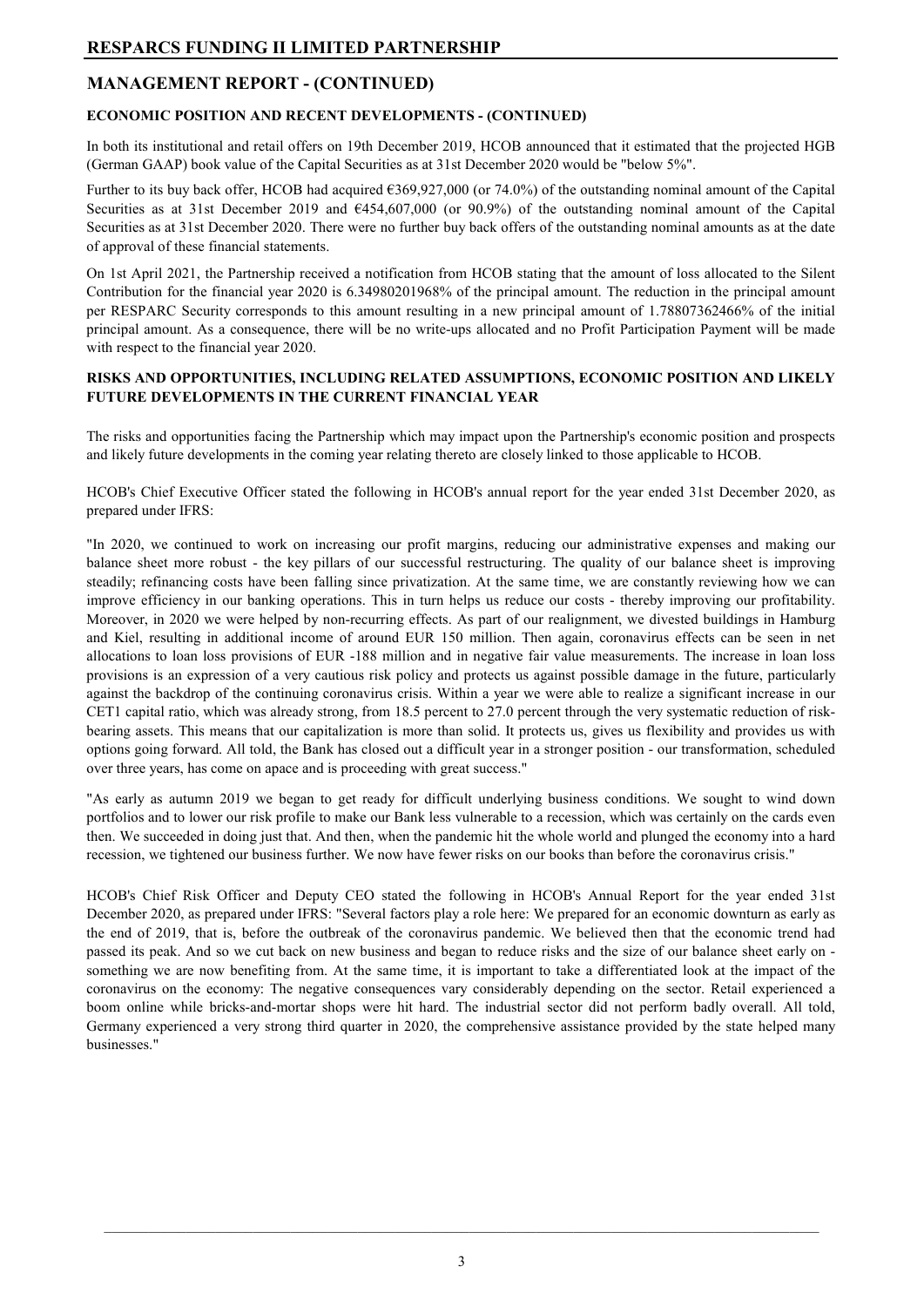#### **RISKS AND OPPORTUNITIES, INCLUDING RELATED ASSUMPTIONS, ECONOMIC POSITION AND LIKELY FUTURE DEVELOPMENTS IN THE CURRENT FINANCIAL YEAR - (CONTINUED)**

For up-to-date information regarding the risks and opportunities facing HCOB and HCOB's economic position and prospects and likely future developments relating thereto, please refer to HCOB's website at https://www.hcob-bank.de/en/startseite/ (HCOB's latest financial news and reports can be found at https://www.hcobbank.de/en/investoren/konzernberichterstattung/konzernberichterstattung/). These are not part of these financial statements.

The General Partner expects the following financial results for the Partnership for the current financial year: net assets of the Partnership (or Total Partners' Equity) as at 31st December 2021 of €nil; a net result of €nil for the financial year then ending; no Profit Participation income to be received on the Silent Contribution; and, consequently, no interest to be paid on the Capital Securities.

HCOB made the following statement in its Annual Report for the year ended 31st December 2020: "Distributions may not be made on silent participations in the event that a net loss for the year or an accumulated loss is determined. The silent participations were terminated with effect from 31st December 2020, the silent participations previously reported under equity are recognised as liabilities under other liabilities. In accordance with their contractual agreement the silent participations must participate in the group net loss or net loss for the year (before loss participation) of Hamburg Commercial Bank AG. In the 2020 financial year, the loss participation attributable to silent participations amounted to  $\epsilon$ 77 million (previous year:  $\epsilon$ 236 million). The hybrid capital instruments listed on the capital market participated in the group net loss (incl. group net loss carried forward from the 2019 annual financial statements). The carrying amounts of the hybrid instruments, which are listed on the capital markets, correspond to 1.8% of the original nominal amount on the reporting date due to the attributed losses."

The principal risk factors that are directly relevant to the Partnership during the current financial year are disclosed in the following paragraphs and, except for the risks arising from the impact of COVID-19, are unchanged from all prior years.

#### **PRINCIPAL FINANCIAL RISK FACTORS AND FINANCIAL RISK MANAGEMENT CONTROLS**

As stated above, the principal activity of the Partnership is limited to participation in financing activities arranged for HCOB. The Partnership has issued the Capital Securities. The proceeds from the issue of the Capital Securities have been used to acquire a silent capital interest in the commercial enterprise of HCOB. Therefore the role of financial assets and financial liabilities is central to the activities of the Partnership; the financial liabilities provided the funding to purchase the Partnership's financial assets. Financial assets and liabilities provide the majority of the assets and liabilities of the Partnership along with substantially all of the income and expenditure.

The strategies used by the Partnership in achieving its objectives regarding the use of its financial assets and liabilities were set when the Partnership entered into the transactions. The Partnership has attempted, as far as is practicable, to match the properties of its financial liabilities to those of its financial assets to mitigate significant elements of risk generated by mismatches of investment performance against its obligations, together with any maturity or interest rate risk. Accordingly, the risks associated with the Partnership's financial assets and financial liabilities are ultimately borne by the holders of the Capital Securities and, as referred to above, relate to risks applicable to HCOB's business.

#### **MARKET RISK - INTEREST RATE RISK**

The Limited Partnership finances its operations through the issue of the Capital Securities. The coupons payable on the Capital Securities and the Profit Participations receivable on the Silent Contribution are fixed and, except for the fixed margin difference of 0.15% between them, the coupons payable on the Capital Securities issued are matched by the Profit Participations receivable on the Silent Contribution. Accordingly, on a cash flow basis, the General Partner believes that there is no significant net interest rate risk to the Partnership and/or holders of the Capital Securities issued. In addition, due to the fact that, except for the fixed margin difference of 0.15% between them, the coupons payable on the Capital Securities issued are matched by the Profit Participations receivable on the Silent Contribution, the General Partner believes that there is no significant net interest rate risk to the Partnership on a fair value basis, with such risk being borne by the holders of the Capital Securities issued.

#### **MARKET RISK - CURRENCY RISK**

All of the Partnership's material financial assets and financial liabilities are denominated in Euro. Consequently, the General Partner believes that there is no significant net currency risk to the Partnership and/or holders of the Capital Securities issued.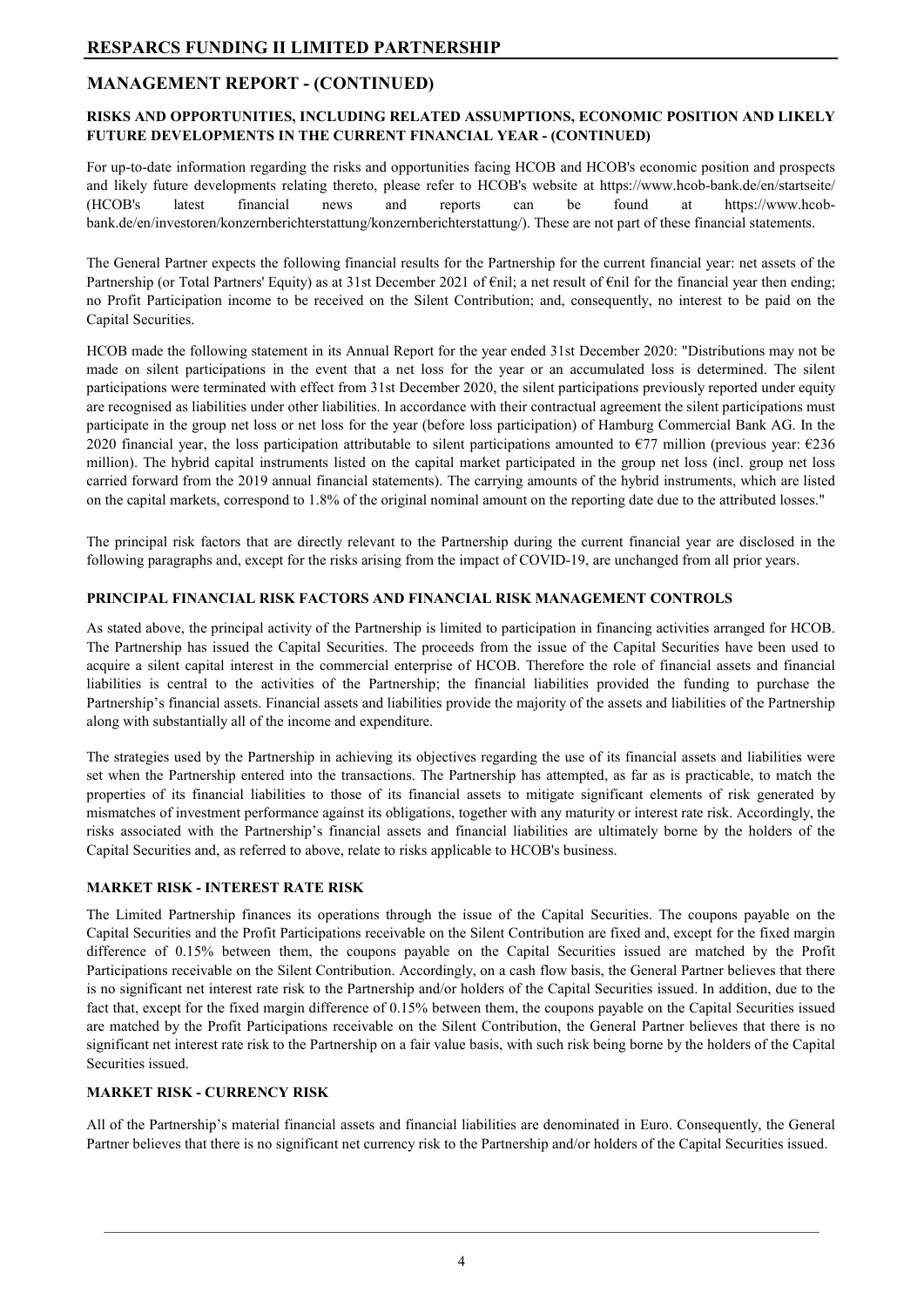#### **MARKET PRICE RISK**

In the opinion of the General Partner, there is no material difference between the fair value of the Capital Securities and the fair value of the Silent Contribution. From the perspective of the Partnership, any change in the fair value of the Capital Securities would be matched by an equal and opposite change in the fair value of the Silent Contribution and vice versa. Consequently the Partnership is not exposed to any net market price risk.

As previously stated, HCOB has issued a Termination Notice wherein HCOB has formally announced the termination of the Resparcs II Participation Agreement with effect from 31st December 2020, whereby the repayment date would be 30th June 2021, and HCOB has estimated that the projected HGB (German GAAP) book values of Silent Contributions for Securities as of 31st December 2020 would be "less than 5%." Although, the Partnership has formally objected to the Termination Notice, it is possible that the Capital Securities will be redeemed at less than 5% of nominal value.

In the opinion of the General Partner, there are no other price risks that could reasonably be foreseen to affect the fair values of the Partnership's financial instruments.

#### **CREDIT RISK**

Credit risk arises from the risk that HCOB and affiliates may not repay all amounts due to the Partnership under the Silent Contribution, Contribution Agreement, Loan Agreement and/or Facility Agreement. On the basis that the Capital Securities issued by the Partnership are effectively limited recourse in commercial substance as the Partnership's main financial asset consists of the Silent Contribution issued by HCOB, with the amount payable to the holders limited to the amounts received under the Silent Contribution, in the opinion of the General Partner, the Partnership itself has no material net credit risk and all credit risk is ultimately borne by the holders of the Capital Securities.

As at 31st December 2020 and up to the date of approval of these financial statements, the Capital Securities issued had a long term credit rating from Moody's of C(hyb) (2019: C(hyb)). HCOB has a long term credit rating from Moody's of Baa2 (2019: Baa2).

#### **LIQUIDITY RISK**

Due to the nature of the Partnership's operations, the General Partner considers the most significant cash outflow to be the payment of interest on the Capital Securities upon receipt of the Profit Participation, if any, and the payment of the Repayment Amount on the Termination Date, if applicable. Liquidity risk in this regard is mitigated to the extent that the timing of these cash outflows would fall due on the same dates as the cash inflows from the Profit Participation. All other operating expenses are paid either from the Partnership's own resources or through a Liquidity Facility with HCOB (for further details, please see note 8 to the financial statements) which is only repayable at the termination date of the Participation Agreement and all outstanding advances due are waived on a quarterly basis. The General Partner believes that this arrangement further mitigates any residual liquidity risk to the Partnership.

#### **OTHER RISK - CORONAVIRUS WORLDWIDE PANDEMIC (COVID-19)**

The risks facing the Partnership from the impact of COVID-19 are closely linked to those applicable to HCOB. HCOB stated the following in its annual management report for the year ended 31st December 2020, as prepared under IFRS: "Uncertainties with regard to the estimates required in line with impairment provisions have increased due to the COVID-19 pandemic. This relates both to the integration of forward-looking macroeconomic scenarios and their weighting in determining expected losses in Stage 1 and Stage 2 credit exposures and to the estimation of future cash flows in Stage 3 credit exposures." The Directors of the General Partner are currently unable to reliably forecast the impact of COVID-19 on the Silent Contribution held and Capital Securities issued. Therefore, any forward looking statements in this Management Report and accompanying financial statements are subject to significant uncertainty.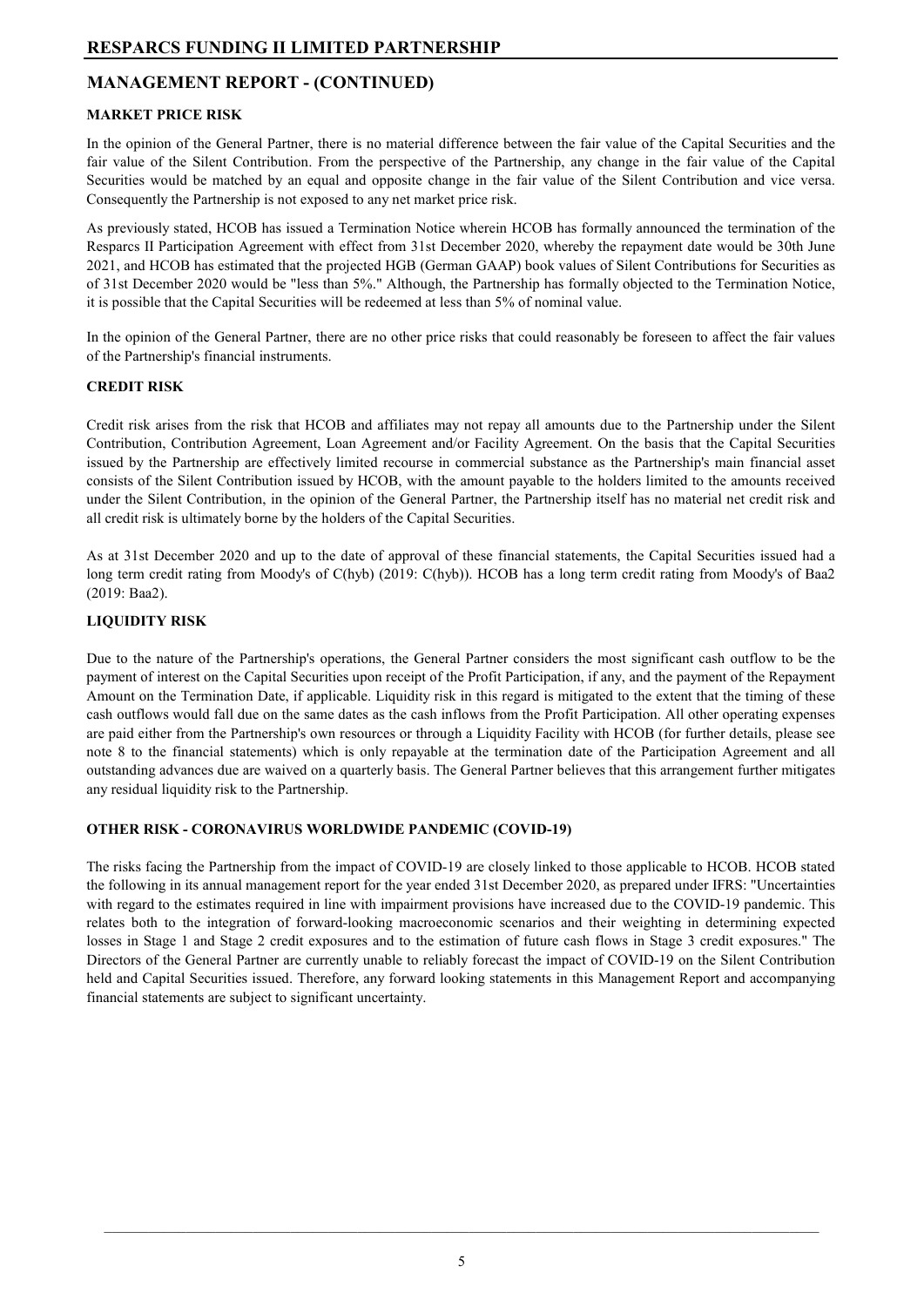#### **RISK MANAGEMENT AND FINANCIAL REPORTING CONTROLS AND INTERNAL AUDIT SYSTEM**

The Partnership has been established for the sole purpose of entering into the transactions previously described (the "Partnership's business" i.e. the issuance of Capital Securities with the proceeds being used to acquire the Silent Contribution and entering into various ancillary agreements and arrangements). Under the terms of the Limited Partnership Agreement, the General Partner is unable to do anything other than for the purpose of the Partnership's business or to change the Partnership's business without first obtaining the Limited Partner's written consent.

As returns on the Capital Securities issued by the Partnership are dependent on the financial performance of HCOB, investors in the Capital Securities should refer to HCOB's Annual Report 2020 and any subsequent financial information published by HCOB for further information regarding the risks faced by HCOB and any controls employed by HCOB to mitigate such risks. The Partnership does not operate any risk management systems or internal control systems itself, nor does it operate an internal audit system. The Partnership relies upon the risk management systems, internal control systems and internal audit system of HCOB to mitigate the principal risks faced by HCOB.

The Partnership is controlled by the General Partner and relies upon the board of the General Partner to exercise control over the Partnership's activities. In turn, the Directors of the General Partner rely upon the Partnership's service providers to exercise control over the activities for which they have responsibility. The Partnership's accounting records, including its annual and interim financial statements, are maintained/prepared by its Administrator, Sanne Financial Services Limited (SFSL), which is a professional service provider that operates its own procedures and controls to ensure the accuracy of such accounting records/financial statements. SFSL is regulated by the Jersey Financial Services Commission.

#### **CAPITAL MANAGEMENT**

The Partnership's capital is represented by the balance on the Partners' capital account. The Partnership's transactions are designed to enable the Partnership to pay its liabilities as they fall due, without realising a significant return on capital. This is the objective of the Partnership's capital management policy. The level of interest income receivable on the Silent Contribution and interest expense payable on the Capital Securities issued are fixed and were established on formation of the Partnership in order that the Partnership realises a margin that is sufficient to pay the ongoing operational expenses of the Partnership and any loan interest payable.

Where on-going expenses cannot be covered in the normal course as contemplated under the agreements, the Partnership has been granted a Liquidity Facility (for further details, please see note 8 to the financial statements). There were no changes in the Partnership's approach to capital management during the year. The Partnership is not subject to externally imposed capital requirements.

#### **GOING CONCERN**

The General Partner has chosen to prepare these financial statements on a basis other than going concern. Further information and details on the General Partner's assessment of going concern is set out in the "Going concern" section in note 2 to the financial statements.

As at the date of approval of the financial statements, the COVID-19 outbreak has not had, and is not anticipated to have, a material adverse effect on the Limited Partnership.

Signed for and on behalf of European Capital Investment Opportunities Limited in its capacity as General Partner of **RESPARCS Funding II Limited Partnership:**

**John N. Pendergast Stephanie J. Hopkins** 

Date: 27th of April 2021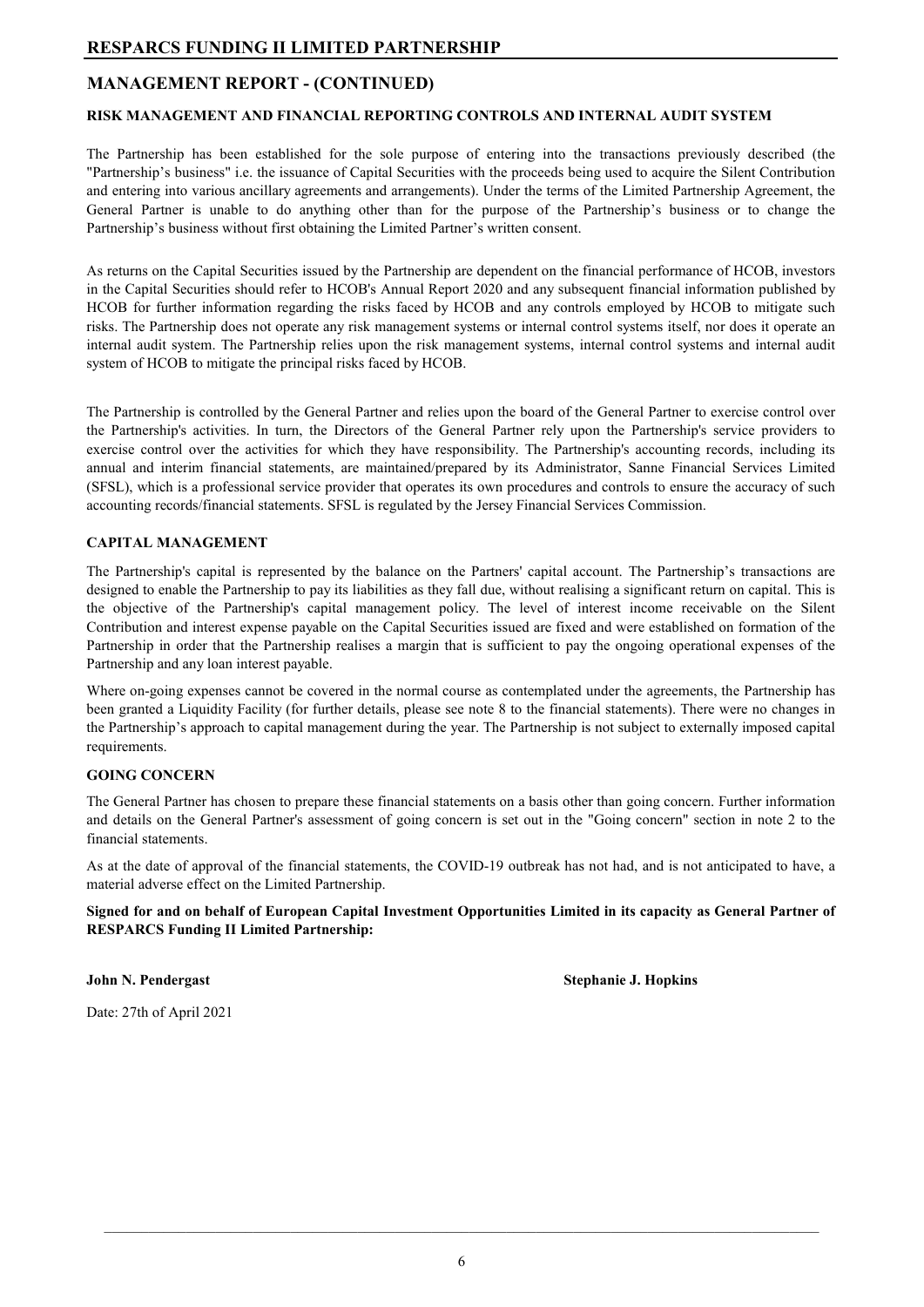## **BALANCE SHEET**

# **AS AT 31ST DECEMBER 2020**

|                                               | <b>Notes</b>   |   | 31st Dec 20     | <b>31st Dec 19</b> |
|-----------------------------------------------|----------------|---|-----------------|--------------------|
| <b>ASSETS</b>                                 |                |   |                 |                    |
| <b>A. FIXED ASSETS</b><br>I. Financial assets |                |   |                 |                    |
| 1. Other loans                                | 3              |   | 8,940,368       | 22,500,000         |
| <b>B. CURRENT ASSETS</b>                      |                |   |                 |                    |
| I. Receivables and other assets               |                |   |                 |                    |
| 1. Trade receivables                          | 4              |   | 4,023           | 2,250              |
| 2. Receivables from affiliated companies      | $\overline{4}$ |   | 826,478         | 1,004,933          |
| II. Cash                                      | 5              |   | 170,750         | 170,932            |
|                                               |                |   | 1,001,251       | 1,178,115          |
| <b>TOTAL ASSETS</b>                           |                | € | 9,941,619 $\in$ | 23,678,115         |
| <b>EQUITY AND LIABILITIES</b>                 |                |   |                 |                    |
| <b>A. PARTNERS' EQUITY</b>                    |                |   |                 |                    |
| I. General Partner's equity                   | 6              |   |                 |                    |
| II. Limited Partner's equity                  |                |   |                 |                    |
| <b>TOTAL PARTNERS' EQUITY</b>                 |                |   |                 |                    |
| <b>B. CREDITORS</b>                           |                |   |                 |                    |
| I. Loans payable, of which nil is convertible | 7              |   | 8,940,368       | 22,500,000         |
| II. Trade creditors                           | 8              |   | 72,492          | 276,669            |
| III. Amounts owed to affiliated companies     | 9              |   | 928,759         | 901,446            |
| <b>TOTAL CREDITORS</b>                        |                |   | 9,941,619       | 23,678,115         |
| <b>TOTAL EQUITY AND LIABILITIES</b>           |                | € | 9,941,619 $\in$ | 23,678,115         |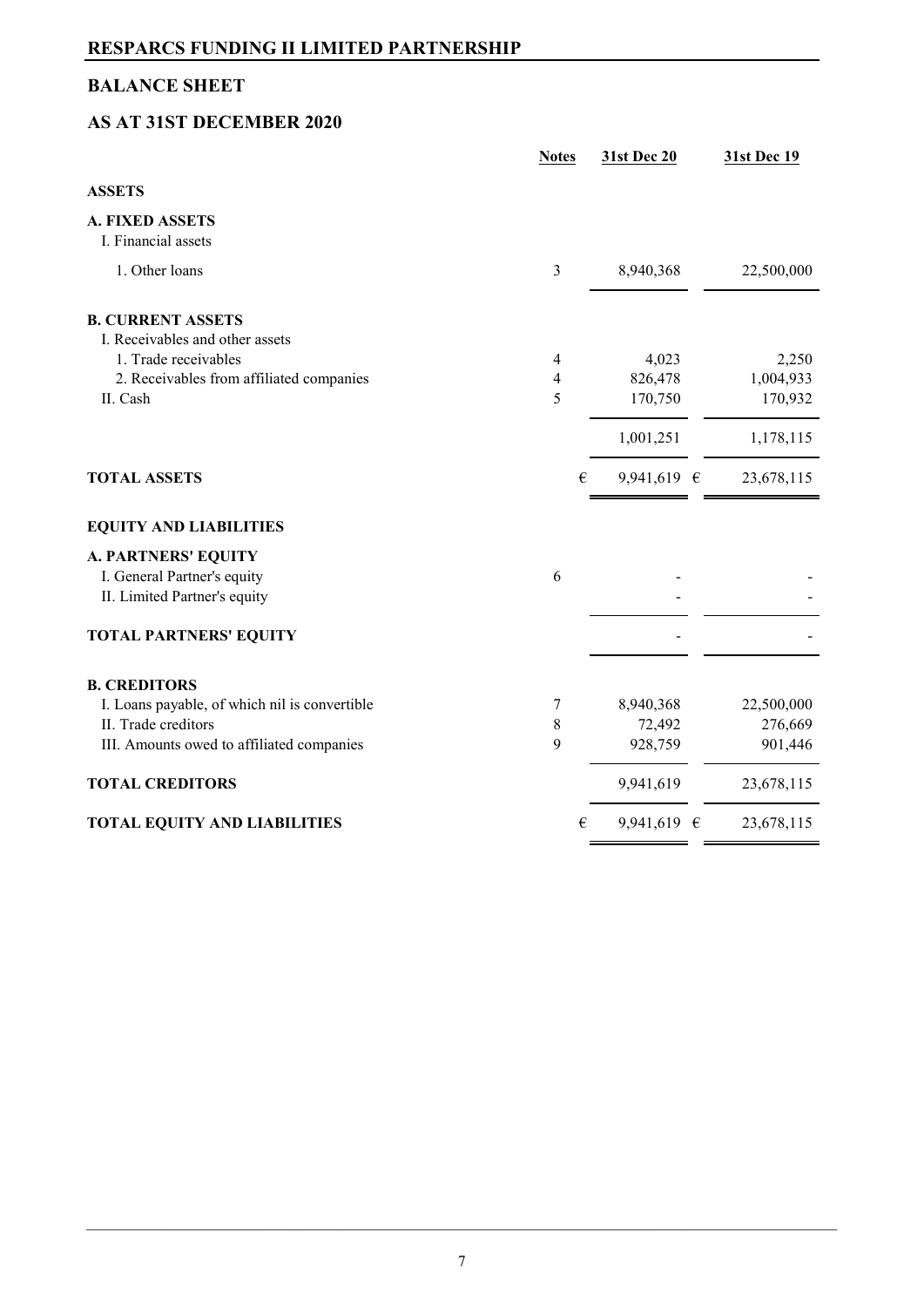## **PROFIT AND LOSS ACCOUNT**

## **FOR THE YEAR ENDED 31ST DECEMBER 2020**

|                                                       | <b>Notes</b> |   | 1st Jan 20<br>to<br>31st Dec 20 |               | 1st Jan 19<br><u>to</u><br>31st Dec 19 |
|-------------------------------------------------------|--------------|---|---------------------------------|---------------|----------------------------------------|
| 1. Other operating income                             | 11           |   | 13,932,713                      |               | 45,650,686                             |
| <b>NET OTHER OPERATING INCOME</b>                     |              |   | 13,932,713                      |               | 45,650,686                             |
| 2. Other operating charges                            |              |   | 372,554)                        |               | 784,500)                               |
| 3. Amounts written off on investments                 | 3            |   | 13,559,632)                     |               | 45,000,000)                            |
| 4. Interest payable and similar charges               |              |   | 527)                            |               | 989)                                   |
| <b>TOTAL EXPENDITURE</b>                              |              |   | 13,932,713)                     |               | (45,785,489)                           |
| <b>TOTAL COMPREHENSIVE INCOME/(LOSS) FOR THE YEAR</b> |              | € |                                 | $ \epsilon$ ( | 134,803)                               |

#### **Other comprehensive income**

There were no items of other comprehensive income in either the current or prior year.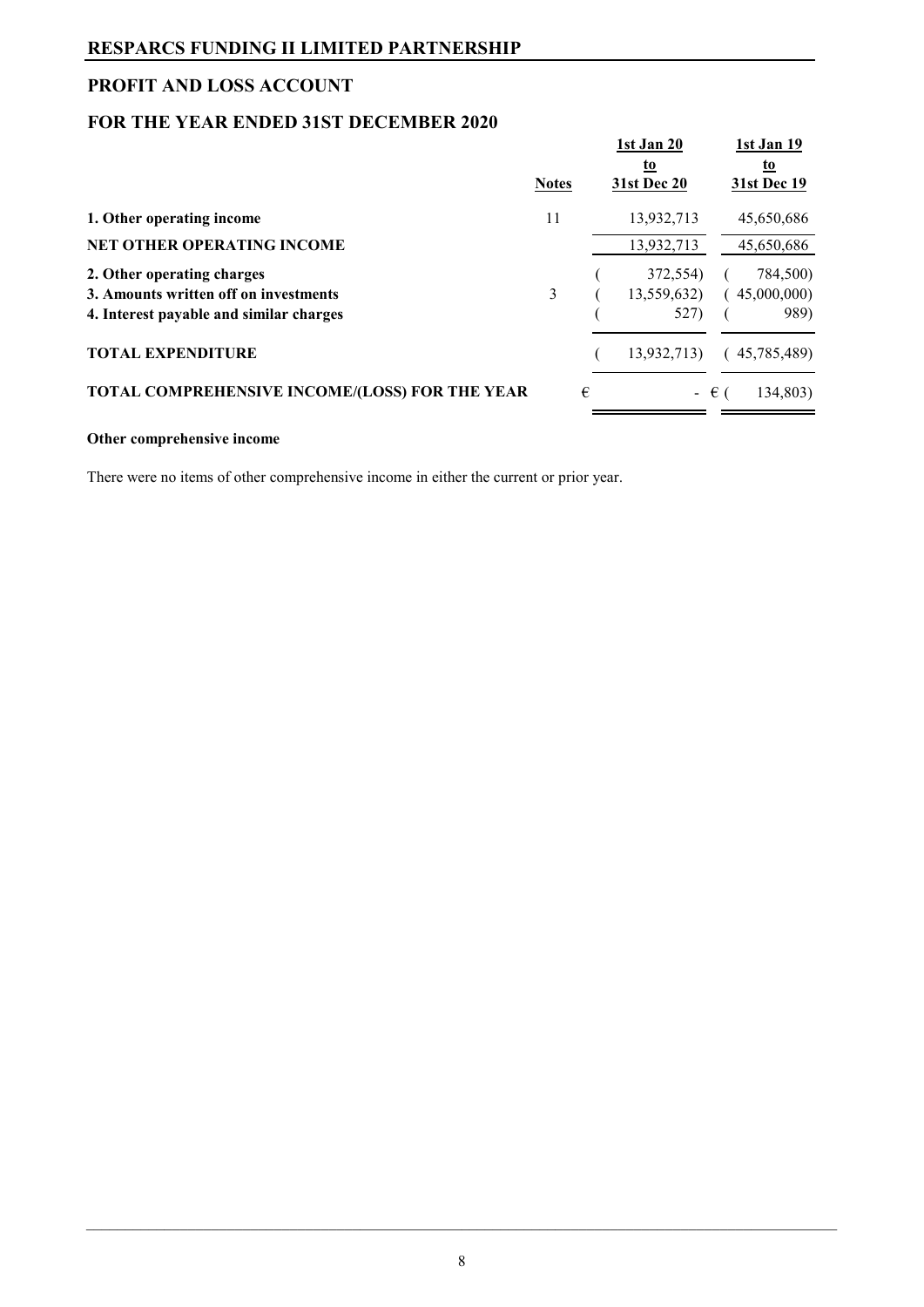# **STATEMENT OF CHANGES IN PARTNERS' EQUITY**

# **FOR THE YEAR ENDED 31ST DECEMBER 2020**

|                                                | General<br>Partner's<br>equity | Limited<br>Partner's<br>equity | <b>Total</b> |
|------------------------------------------------|--------------------------------|--------------------------------|--------------|
| Balance at 1st January 2020                    |                                |                                |              |
| Comprehensive income:<br>- Result for the year |                                |                                |              |
| €<br>Balance at 31st December 2020             |                                | - €<br>- €                     |              |
| Balance at 1st January 2019                    |                                | 134,803                        | 134,803      |
| Comprehensive income:<br>- Loss for the year   |                                | (134,803)                      | 134,803)     |
| Balance at 31st December 2019<br>€             |                                | - €<br>- €                     |              |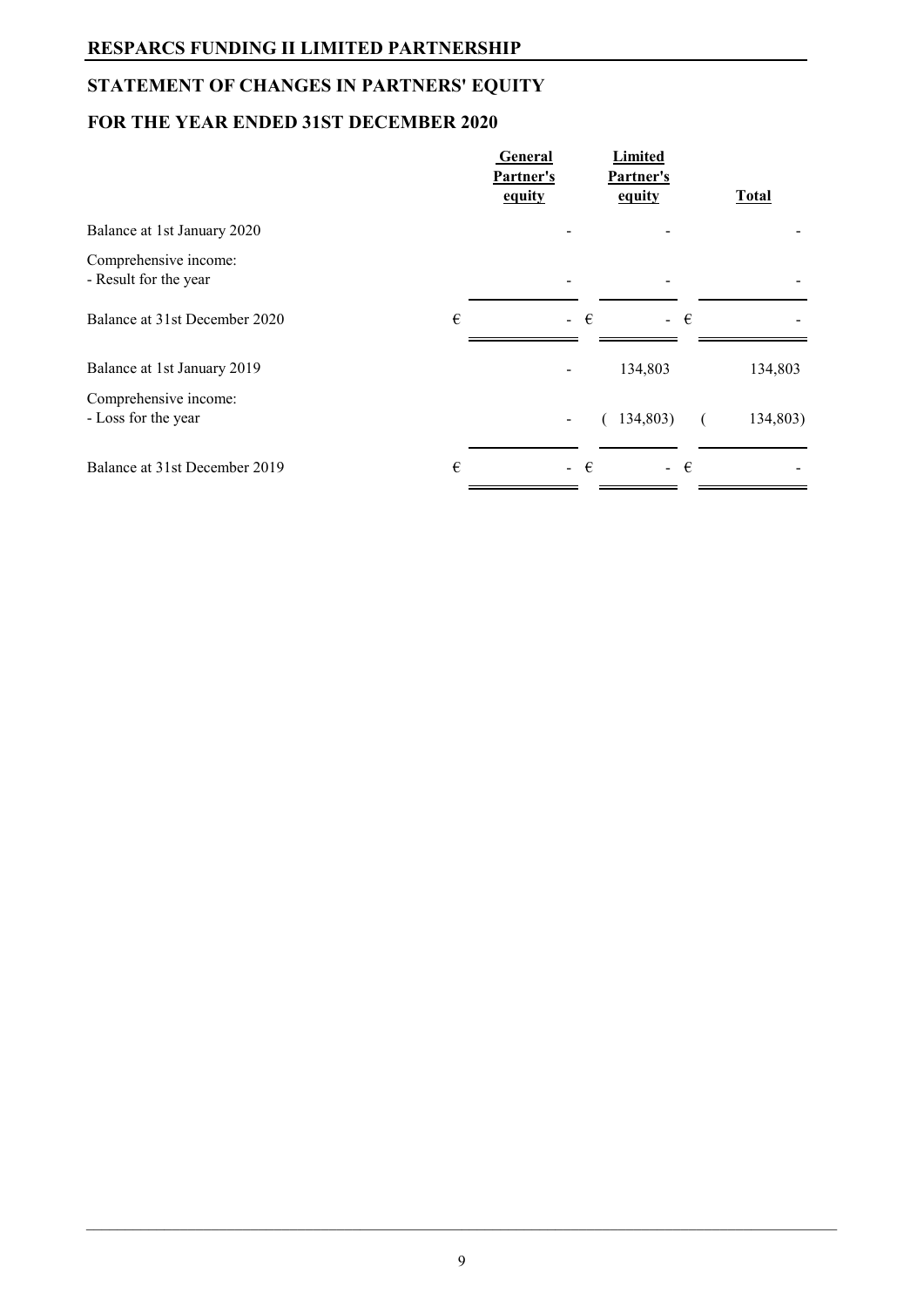# **STATEMENT OF CASH FLOWS**

# **FOR THE YEAR ENDED 31ST DECEMBER 2020**

|                                                                                          | <b>Notes</b> |   | 1st Jan 20<br><u>to</u><br>31st Dec<br>2020 | 1st Jan 19<br>to<br>31st Dec 2019 |
|------------------------------------------------------------------------------------------|--------------|---|---------------------------------------------|-----------------------------------|
| <b>Cash flows from business activities</b>                                               |              |   |                                             |                                   |
| 1. Result/(loss) for the year                                                            |              |   |                                             | 134,803)                          |
| 2. Amounts written off on investments                                                    | 2            |   | 13,559,632                                  | 45,000,000                        |
| 3. Decrease in estimated settlement amount on Capital Securities                         | 6            |   | 13,559,632)                                 | 45,000,000)                       |
| 4. Decrease/(increase) in trade receivables and receivables from<br>affiliated companies | 3            |   | 176,682                                     | 470,248)                          |
| 5. (Decrease)/increase in trade creditors                                                | 8            |   | 204,177)                                    | 240,949                           |
| 6. Increase in amounts owed to affiliated companies                                      | 8            |   | 27,313                                      | 363,914                           |
| Net cash used in business activities                                                     |              |   | 182)                                        | 188)                              |
| Net decrease in cash and cash equivalents                                                |              |   | 182)                                        | 188)                              |
| Cash and cash equivalents at the beginning of the year                                   |              |   | 170,932                                     | 171,120                           |
| Cash and cash equivalents at the end of the year                                         | 5            | € | 170,750 $\in$                               | 170,932                           |
|                                                                                          |              |   |                                             |                                   |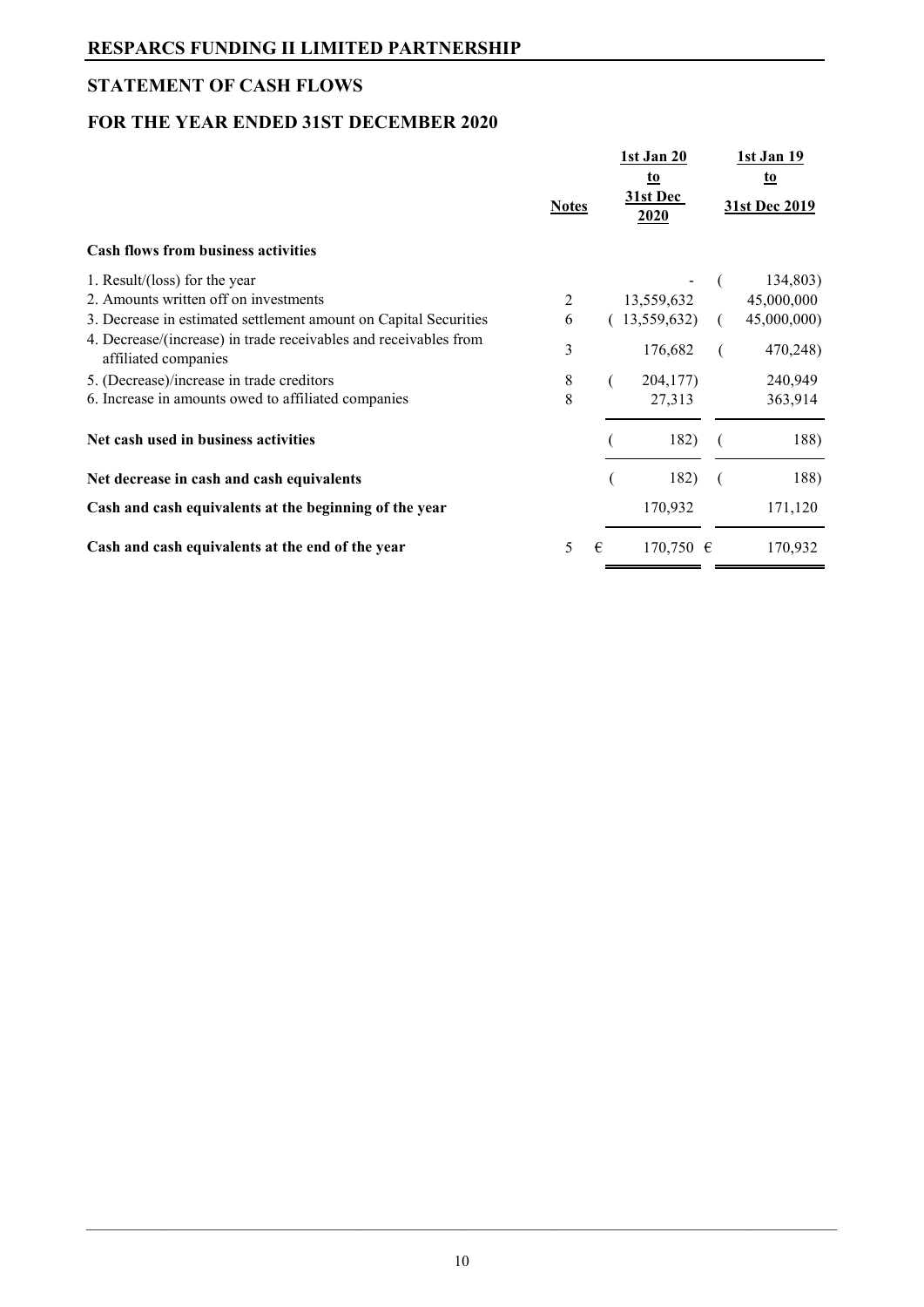# **NOTES TO THE FINANCIAL STATEMENTS FOR THE YEAR ENDED 31ST DECEMBER 2020**

## **1. GENERAL INFORMATION**

#### **LIMITED PARTNERSHIP**

The Limited Partnership was established on 17th April 2003 and is registered as a Limited Partnership in Jersey, Channel Islands under the Limited Partnerships (Jersey) Law 1994 (as amended) with registration number 384.

#### **ACTIVITIES**

The principal activity of RESPARCS Funding II Limited Partnership (the ''Partnership'' or "Limited Partnership") is to participate in financing activities arranged for Hamburg Commercial Bank AG ("HCOB" or the "Bank") (formerly, HSH Nordbank Aktiengesellschaft).

#### **GENERAL PARTNER**

The General Partner of the Limited Partnership is European Capital Investment Opportunities Limited whose registration number is 85250.

#### **DIRECTORS OF THE GENERAL PARTNER**

The Directors of the General Partner who held office during the year and subsequently were:

Stephanie J. Hopkins John N. Pendergast

#### **REGISTERED OFFICE**

Hamburg Commercial Bank AG:

The registered office is Gerhart-Hauptmann-Platz 50, 20095, Hamburg, Germany.

RESPARCS Funding II Limited Partnership:

The registered office is IFC 5, St. Helier, Jersey, Channel Islands, JE1 1ST

#### **2. ACCOUNTING POLICIES**

The principal accounting policies applied in the preparation of these financial statements are set out below. These policies have been consistently applied to all years presented, unless otherwise stated.

#### **Basis of accounting**

These financial statements of RESPARCS Funding II Limited Partnership (the "Partnership" or "Limited Partnership"), which give a true and fair view, have been prepared in accordance with German GAAP. The financial statements have been prepared on the historical cost basis. The significant accounting policies used are set out below.

In prior periods, the Partnership prepared its financial statements in accordance with International Financial Reporting Standards ("IFRS"), under which both the Silent Contribution and the Capital Securities were previously measured at fair value in the Balance Sheet.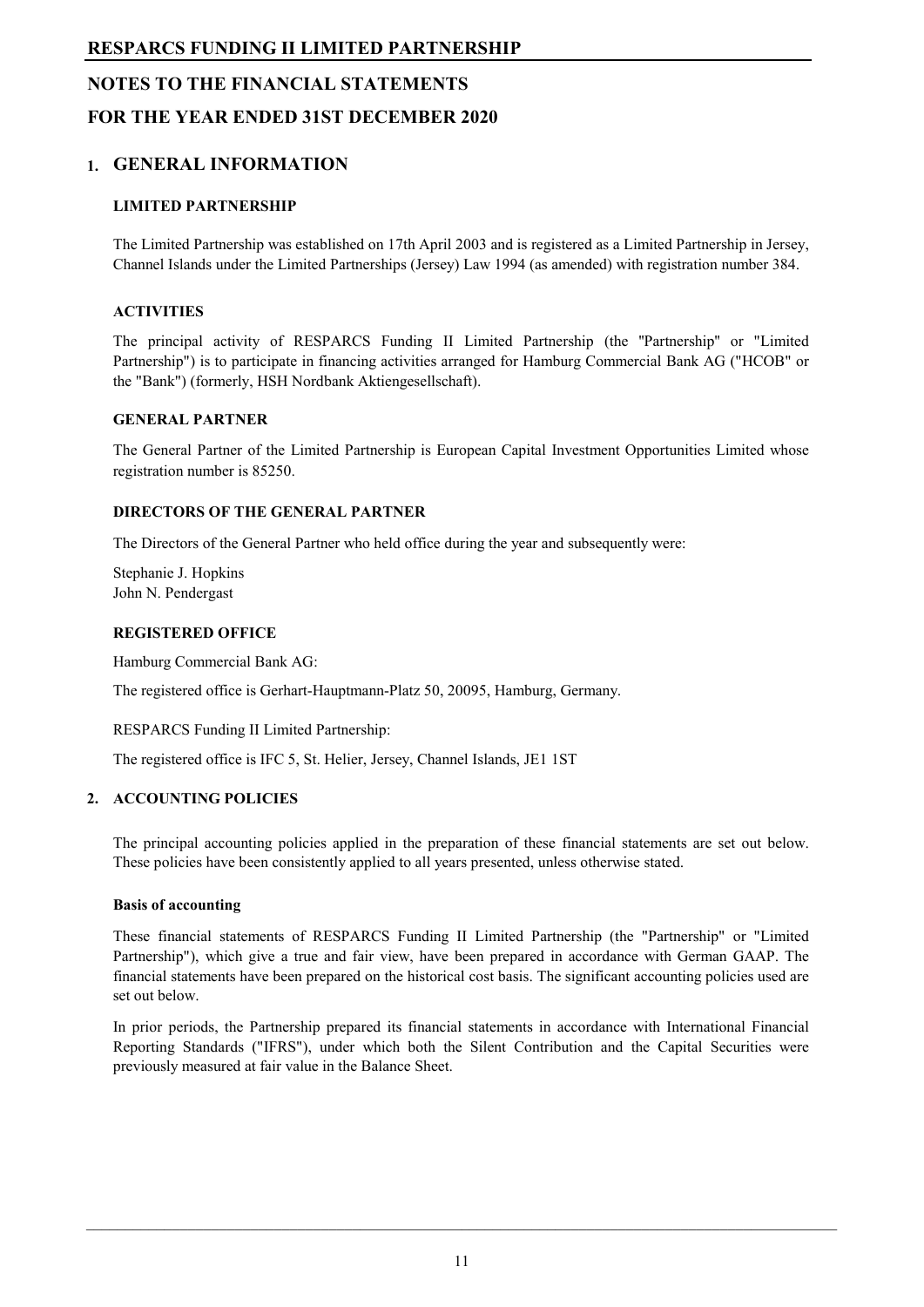#### **NOTES TO THE FINANCIAL STATEMENTS**

#### **FOR THE YEAR ENDED 31ST DECEMBER 2020**

#### **2. ACCOUNTING POLICIES - (CONTINUED)**

#### **Going concern**

The Partnership relies upon Hamburg Commercial Bank AG ("HCOB" or the "Bank") (formerly, HSH Nordbank Aktiengesellschaft) to fund its ongoing expenses under the terms of the Support Undertaking and Compensation Agreement. These financial statements have been prepared on the basis that the Partnership is currently a non-going concern. With regard to the going concern assumption for the Bank, HCOB's most recent published audited financial statements were prepared on a going concern basis and however due to the fact that it appears more likely than not that the silent participation will be terminated by 30th June 2021 and that the Resparcs II structure will be wound up as soon as is practicable thereafter, European Capital Investment Opportunities Limited (the "General Partner") has reassessed its ability to not operate as a going concern.

As stated in the Management Report, HCOB has served the Partnership with a Termination Notice in respect of the Silent Contribution which, if such Termination Notice subsequently proves to be valid, would result in redemption of the Capital Securities on 30th June 2021. Although the Partnership is not currently directly involved in any litigation, the General Partner is aware of certain allegations (the "Claims") against HCOB and the Partnership and considers that the claims could potentially result in the Partnership becoming directly involved in litigation. In the General Partner's opinion, these uncertainties create doubt regarding whether or not the Partnership should continue to be considered as a going concern. Upon redemption of the silent participation, the Partnership would be likely to be obliged to redeem the RESPARC Securities and, subsequent to this, the Partnership structure would be likely to serve no further commercial purpose and would therefore be likely to be liquidated. However the Partnership has objected to the redemption of the silent participation, however it appears to be increasingly likely that this will occur on 30th June 2021. No further communications or information has been received from Capital Securities holders, their lawyers or HCOB since the 2019 financial statements were published.

The current worldwide Coronavirus outbreak was declared by the World Health Organisation ("WHO") as a worldwide pandemic on 11th March 2020. HCOB disclosed in its 2019 annual financial report that the economic implications of the Coronavirus outbreak could have a negative impact on HCOB's ability to meet its financial targets, although the prevailing uncertainty prevented HCOB from estimating any reliable forecasts of the effects of the Coronavirus outbreak. In its 2020 financial report, HCOB noted that the Coronavirus crisis had triggered a global recession and that "conditions in the markets relevant to the Bank have clouded over considerably overall, although the extent of the deterioration varies from market to market and within individual sub-segments and sectors."

Due to the nature of the structure and the existence of the Support Undertaking, Compensation Agreement and Liquidity Facility, the General Partner is of the opinion that the Partnership will be able to meet its obligations as they fall due for the foreseeable future. It appears more likely than not that the silent participation will be terminated by 30th June 2021 and that the Resparcs II structure will be wound up as soon as is practicable thereafter. Therefore the financial statements have been prepared on a non-going concern basis.

#### **New accounting standards, amendments to existing accounting standards and/or interpretations of existing accounting standards (separately or together, "new accounting requirements") adopted during the current year**

The General Partner has assessed the impact, or potential impact, of all new accounting requirements. In the opinion of the General Partner, there are no mandatory new accounting requirements applicable in the current year that had any material effect on the reported performance, financial position, or disclosures of the Partnership. Consequently, no mandatory new accounting requirements are listed. The Partnership has not early adopted any new accounting requirements that are not mandatory.

#### **Non-mandatory new accounting requirements not yet adopted**

All non-mandatory new accounting requirements in issue are either not yet permitted to be adopted or, in the General Partner's opinion, would have no material effect on the reported performance, financial position, or disclosures of the Partnership and consequently have neither been adopted, nor listed.

#### **Assets measured at amortised cost: Financial assets; Receivables and other assets; and, cash**

The Partnership's "Financial assets" comprise its Other loans, being the investment in the Silent Contribution. The Partnership's "Receivables and other assets" comprise: (i) Trade receivables; and (ii) Receivables from affiliated companies which, in turn, comprise the amounts receivable from Limited Partner in respect of withholding tax receivable; and, amounts receivable from HCOB under Compensation Agreement. The Partnership's "Cash" comprises its deposit account at HCOB.

*Recognition:* the Partnership recognises such assets when it becomes a party to the contractual provisions of the relevant instrument; such assets are derecognised when the rights to receive cash flows have expired or the Partnership has transferred substantially all risks and rewards of ownership.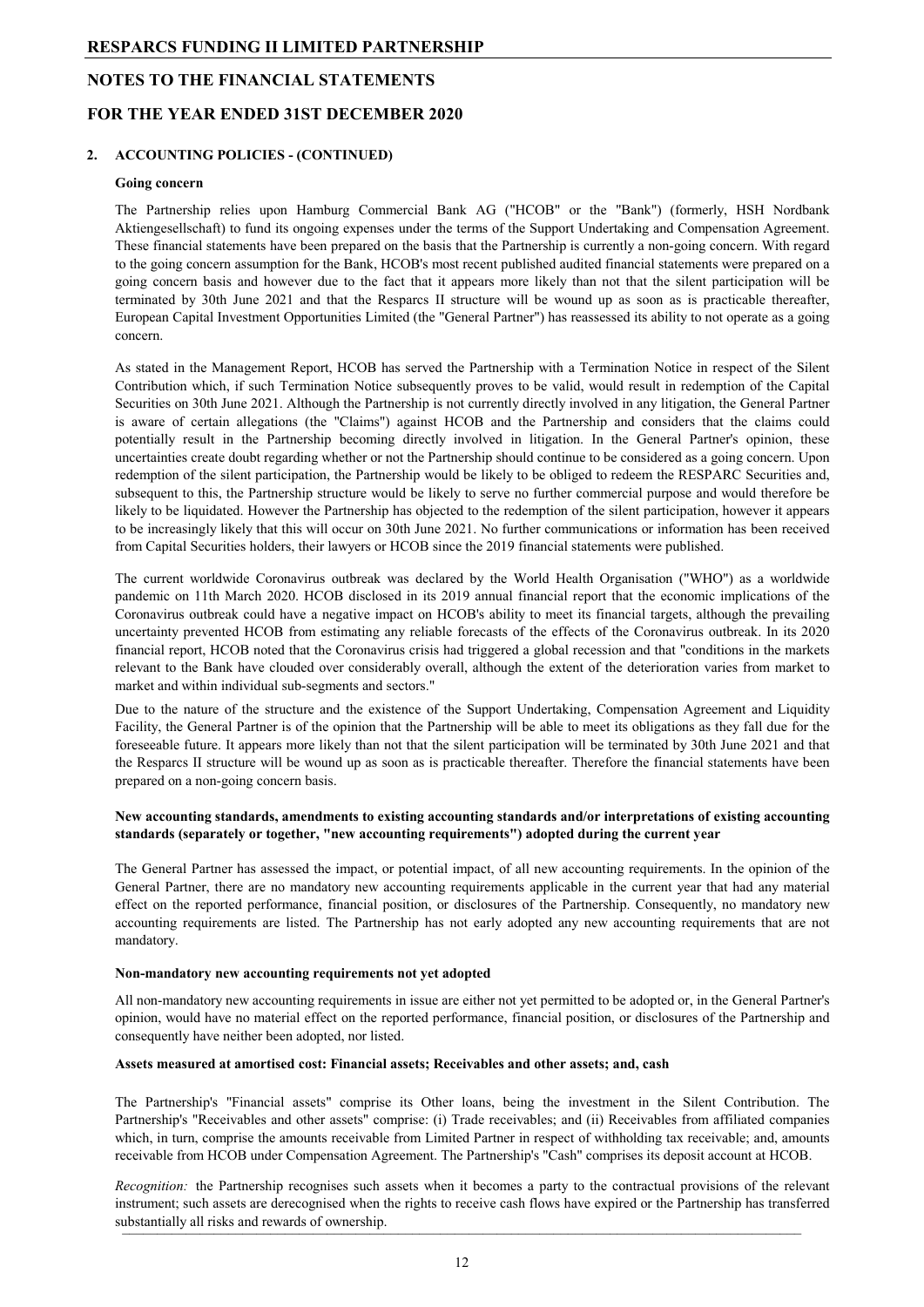## **NOTES TO THE FINANCIAL STATEMENTS - (CONTINUED)**

#### **FOR THE YEAR ENDED 31ST DECEMBER 2020**

#### **2. ACCOUNTING POLICIES - (CONTINUED)**

#### **Assets measured at amortised cost: Financial assets; Receivables and other assets; and, cash - (continued)**

*Initial measurement:* the Partnership initially measures such assets at cost.

*Subsequent measurement:* the Partnership subsequently measures such assets at amortised cost using the effective interest method less any allowance for impairment, if any. Gains and losses are recognised in profit or loss when such assets are derecognised or impaired, and through the amortisation process.

#### **Impairment**

Where the expected recoverable value of an asset falls below the amortised cost of that asset and the decrease in recoverable value is not considered to be temporary, an impairment is recognised and the asset is measured at its estimated net realisable value.

#### *Financial assets - Other loans - Silent Contribution - impairment*

The expected recoverable value of the Silent Contribution has been lower than its amortised cost for a prolonged year. Consequently, the Partnership has recognised an impairment as at the reporting date and previously.

In the opinion of the Directors of the General Partner, the best available prudent estimate of the net realisable value as at 31st December 2017 was the book value as at that date as announced by HCOB in accordance with HCOB's own financial statements.

As at 31st December 2018, HCOB had recently announced that HCOB anticipated that the Silent Contribution would be likely to be redeemed at less than 15% of its nominal value. As at 31st December 2018, the General Partner was unable to obtain any further reliable information regarding this estimate (i.e. how much lower than 15% the Silent Contribution would be likely to be redeemed at). In the absence of any other reliable method being available, the Directors of the General Partner estimated that the projected redemption value could be reasonably expected to be approximately 10% lower than 15% (i.e. 1.5% of nominal value lower than 15% of nominal value). Consequently, in the opinion of the Directors of the General Partner, the best available prudent estimate of the net realisable value as at 31st December 2018 was calculated using HCOB's projected value as being 13.5% of nominal value.

As at 30th June 2019, HCOB's most up-to-date announcement had stated that HCOB anticipated that the Silent Contribution would be likely to be redeemed at less than 10% of its nominal value. As at 30th June 2019, the General Partner was unable to obtain any further reliable information regarding this estimate (i.e. how much lower than 10% the Silent Contribution would be likely to be redeemed at). In the absence of any other reliable method being available, the Directors of the General Partner estimated that the projected redemption value could be reasonably expected to be approximately 10% lower than 10% (i.e. 1% of nominal value lower than 10% of nominal value). Consequently, in the opinion of the Directors of the General Partner, the best available prudent estimate of the net realisable value as at 30th June 2019 was calculated using HCOB's projected value as being 9.0% of nominal value.

As at 31st December 2019, HCOB had recently announced that HCOB anticipated that the Silent Contribution would be likely to be redeemed at less than 5% of its nominal value. As at 31st December 2019, the General Partner was unable to obtain any further reliable information regarding this estimate (i.e. how much lower than 5% the Silent Contribution would be likely to be redeemed at). In the absence of any other reliable method being available, the Directors of the General Partner estimated that the projected redemption value could be reasonably expected to be approximately 10% lower than 5% (i.e. 0.5% of nominal value lower than 5% of nominal value). Consequently, in the opinion of the Directors of the General Partner, the best available prudent estimate of the net realisable value as at 31st December 2019 was calculated using HCOB's projected value as being 4.5% of nominal value.

As at 31st December 2020, the Directors of the General Partner further reassessed the realisable value of the Silent Contribution to 1.79% in line with the notification received from HCOB on 1st April 2021 as disclosed in the Management Report and note 2 of the financial statements.

#### **Cash and cash equivalents**

Cash and cash equivalents include cash in hand, deposits held at call with banks and other short-term highly liquid investments with original maturities of three months or less.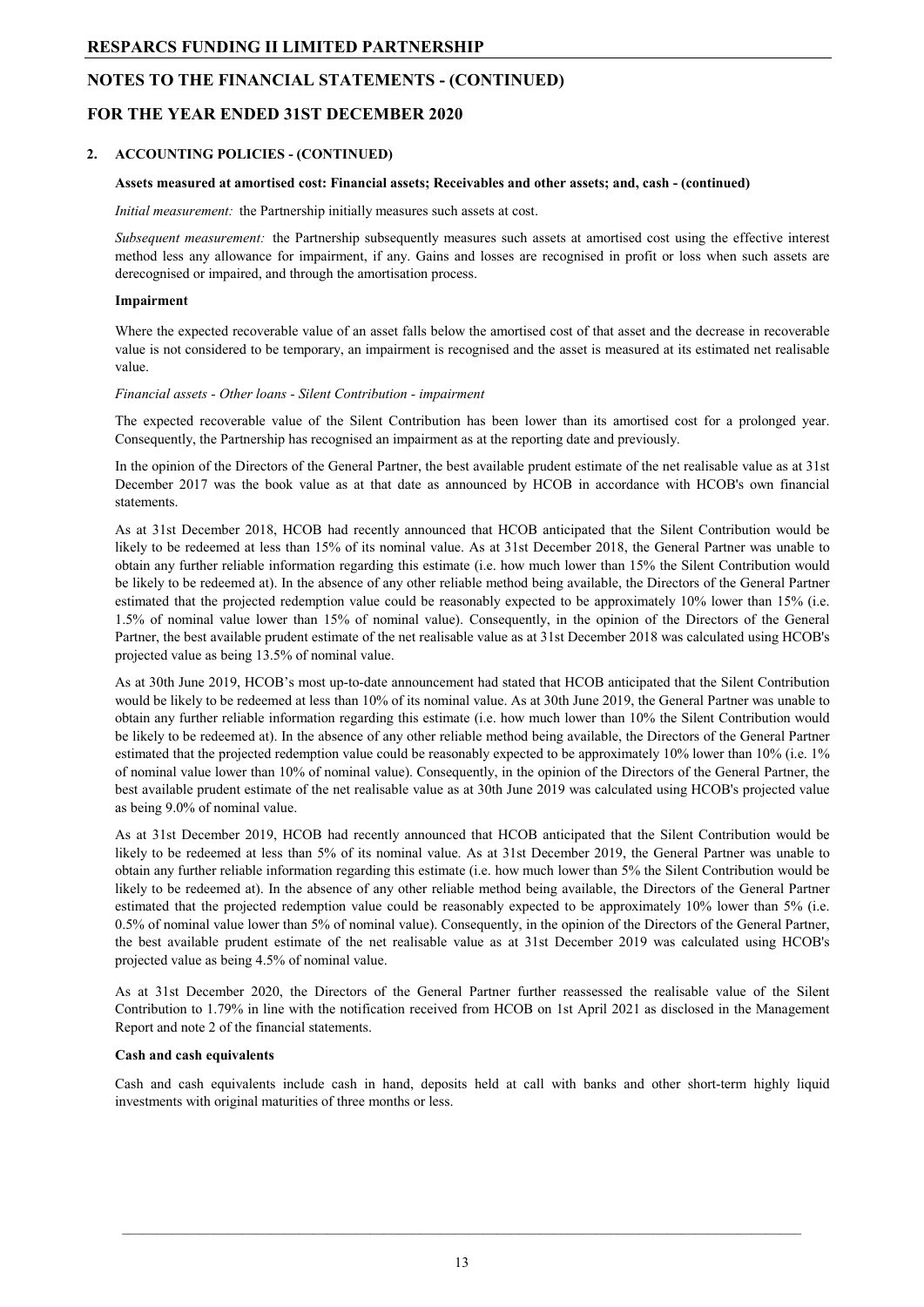## **NOTES TO THE FINANCIAL STATEMENTS - (CONTINUED)**

#### **FOR THE YEAR ENDED 31ST DECEMBER 2020**

## **2. ACCOUNTING POLICIES - (CONTINUED)**

#### **Partners' equity**

Partners' equity comprises the General Partner's equity and the Limited Partner's equity. The profits and losses of the Partnership shall belong to or be borne by the Partners in their respective Partnership Shares (see note 5 for further details) subject to the fact that the total liability of the Limited Partner shall not exceed the Capital Contribution of the Limited Partner. Such profits and losses are classified as equity instruments when:

- The respective Partnership Shares entitle the holder to a pro rata share of the Fund's net assets in the event of the Fund's liquidation;

- The respective Partnership Shares are in the class of instruments that is subordinate to all other classes of instruments;

- The respective Partnership Shares do not include any contractual obligation to deliver cash or another financial asset other than the holder's rights to a pro rata share of the Fund's net assets; and,

- The total expected cash flows attributable to the respective Partnership Shares over the life of the instrument are based substantially on the profit or loss, the change in the recognised net assets or the change in the fair value of the recognised and unrecognised net assets of the Fund over the life of the instrument.

*Recognition:* the Partnership recognised each Partners' equity upon formation of the Partnership and will derecognise each Partners' equity upon dissolution of the Partnership.

*Initial measurement:* the Partnership initially measured each Partners' equity at the amount each Partner contributed to the Partnership.

*Subsequent measurement:* the Partnership subsequently measures each Partners' equity at the amount of each Partner's respective share of the profits and losses of the Partnership.

#### **Liabilities measured at amortised cost: Creditors**

The Partnership's "Creditors" comprise: (i) its Loans payable, of which nil is convertible, being the Capital Securities issued; (ii) Trade creditors which, in turn, comprise the items detailed in note 7; (iii) Amounts owed to affiliated companies which, in turn, comprise: the Support Undertaking fee payable to HCOB Luxembourg Branch; and, the Liquidity Facility drawn down, including accrued interest payable.

*Recognition:* the Partnership recognises such liabilities when it becomes a party to the contractual provisions of the relevant instrument or immediately when an obligation arises from a past event where the commitment is probable and a reliable estimate of the liability can be made. Such liabilities are derecognised when the obligation is discharged, cancelled or expired.

*Initial measurement:* the Partnership initially measures such liabilities at the estimated settlement amount.

*Subsequent measurement:* the Partnership subsequently measures such liabilities at the estimated amount required to settle the obligation. Interest expense, if any, is recognised in profit or loss and gains and losses are recognised in profit or loss when such liabilities are derecognised.

#### **Creditors - Loans payable - Capital Securities issued**

The General Partner has considered the characteristics of the Capital Securities issued and considers that the most appropriate classification of these securities is as financial liabilities. Accordingly, the Capital Securities are presented in the Balance Sheet under the heading Loans payable, of which nil is convertible.

The terms of the Capital Securities are identical in all material respects to those of the Silent Contribution, except for the fact that the Capital Securities bear interest at a fixed rate of 7.5% per annum, whilst the Silent Contribution bears interest at a fixed rate of 7.65% per annum. However, in the Directors' opinion, as no interest is currently payable or receivable on either of these financial instruments and is unlikely to be payable or receivable for the foreseeable future, the settlement amount payable on the Capital Securities is estimated to be approximately equal and opposite to the settlement value of the Silent Contribution. Therefore, in the opinion of the Directors of the General Partner, the estimated settlement value of the Silent Contribution represents the best available objective estimate of the estimated settlement value of the Capital Securities.

#### **Foreign currencies**

The principal activity of the Partnership is to participate in financing activities arranged for HCOB, a German Bank. The Partnership's investment in the Silent Contribution and the Capital Securities issued are denominated in Euro. As such, the General Partner considers Euro as the currency of the primary economic environment in which the Partnership operates. The financial statements are presented in Euro.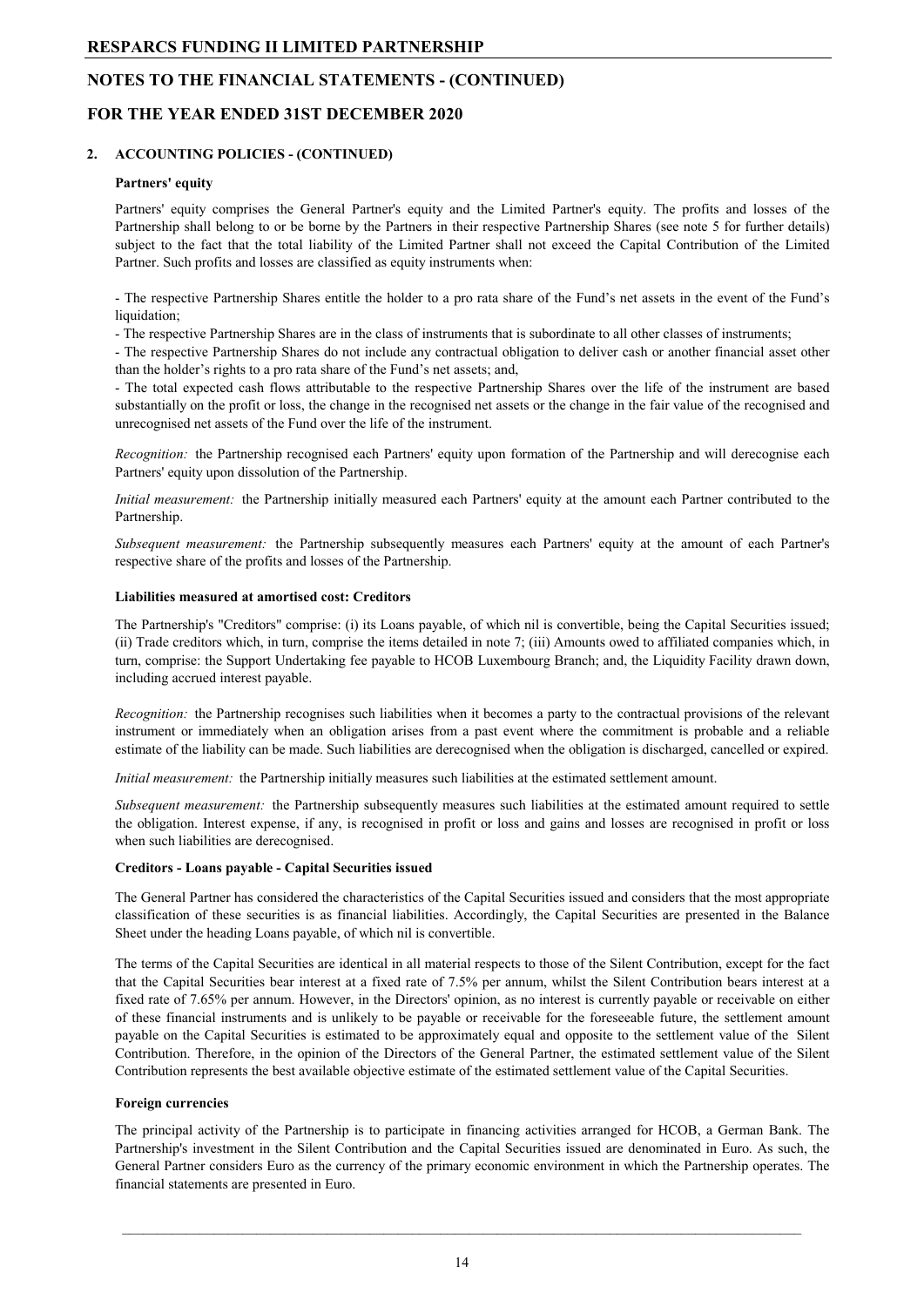#### **NOTES TO THE FINANCIAL STATEMENTS - (CONTINUED)**

#### **FOR THE YEAR ENDED 31ST DECEMBER 2020**

#### **2. ACCOUNTING POLICIES - (CONTINUED)**

#### **Foreign currencies - (continued)**

Foreign currency transactions are translated into the functional currency using the exchange rates prevailing at the date of the transactions. Foreign exchange gains and losses resulting from the settlement of such transactions and from the translation at year-end exchange rates of monetary assets and liabilities denominated in foreign currencies are recognised in the Profit and Loss Account.

#### **Employees**

The Partnership had no employees during the year (2019: none).

#### **Profit Participation income**

Profit Participation income is accounted for on an accrual basis using the effective interest rate method.

#### **Interest expense**

Interest expense on Capital Securities issued and loans payable are accounted for on an effective interest rate basis.

#### **German withholding tax**

Profit Participation income is received net of German withholding tax ("WHT"). The Partnership is refunded the amount of any WHT deducted under the Contribution Agreement and Loan Agreement and therefore investment income is shown gross.

#### **Distributions**

Distributions to Partners are recorded on the date they are declared by the General Partner.

#### **Segmental reporting**

An operating segment is a component of the Partnership that engages in business activities from which it may earn revenues and incur expenses. The General Partner, as the chief operating decision-maker, performs regular reviews of the operating results of the Partnership and makes decisions using financial information at the entity level. Accordingly, the General Partner considers the Partnership as a whole to be a single operating segment which generates all of its revenues from HCOB in Germany.

The General Partner is responsible for ensuring that the Partnership carries out business activities in line with the transaction documents. The General Partner may delegate some or all of the day to day management of the business including the decisions to purchase and sell securities to other parties both internal and external to the Partnership. The decisions of such parties are reviewed on a regular basis to ensure compliance with the policies and legal responsibilities of the General Partner. Therefore the General Partner retains full responsibility as to the major allocation decisions of the Partnership.

#### **3. FINANCIAL ASSETS - OTHER LOANS**

#### **Silent capital interest in the commercial enterprise of HCOB ("Silent Contribution")**

|                                                              |   | <b>31st Dec 20</b>        | <b>31st Dec 19</b>        |
|--------------------------------------------------------------|---|---------------------------|---------------------------|
| Opening balance at 1st January<br>Impairment during the year |   | 22,500,000<br>13,559,632) | 67,500,000<br>45,000,000) |
| Closing balance at the year end                              | € | 8,940,368 $\in$           | 22,500,000                |
| Notional amount outstanding at the year end                  | € | $500,000,000 \in$         | 500,000,000               |
| Impairment loss due to permanent decrease in value           | € | $491,059,632$ €           | 477,500,000)              |

On 28th May 2003, the Partnership acquired a Silent Contribution in the commercial enterprise (Handelsgewerbe) of Landesbank Schleswig-Holstein Girozentrale ("LB Kiel") with retroactive effect as of 1st January 2003. The Silent Contribution is in the form of a Stille Gesellschaft under German law pursuant to an agreement dated 23rd May 2003 (the "Participation Agreement") providing for an asset contribution by the Partnership to LB Kiel in the amount of €500,000,000. LB Kiel has now merged with Hamburgische Landesbank Girozentrale ("Hamburg LB" or "HLB") into HCOB.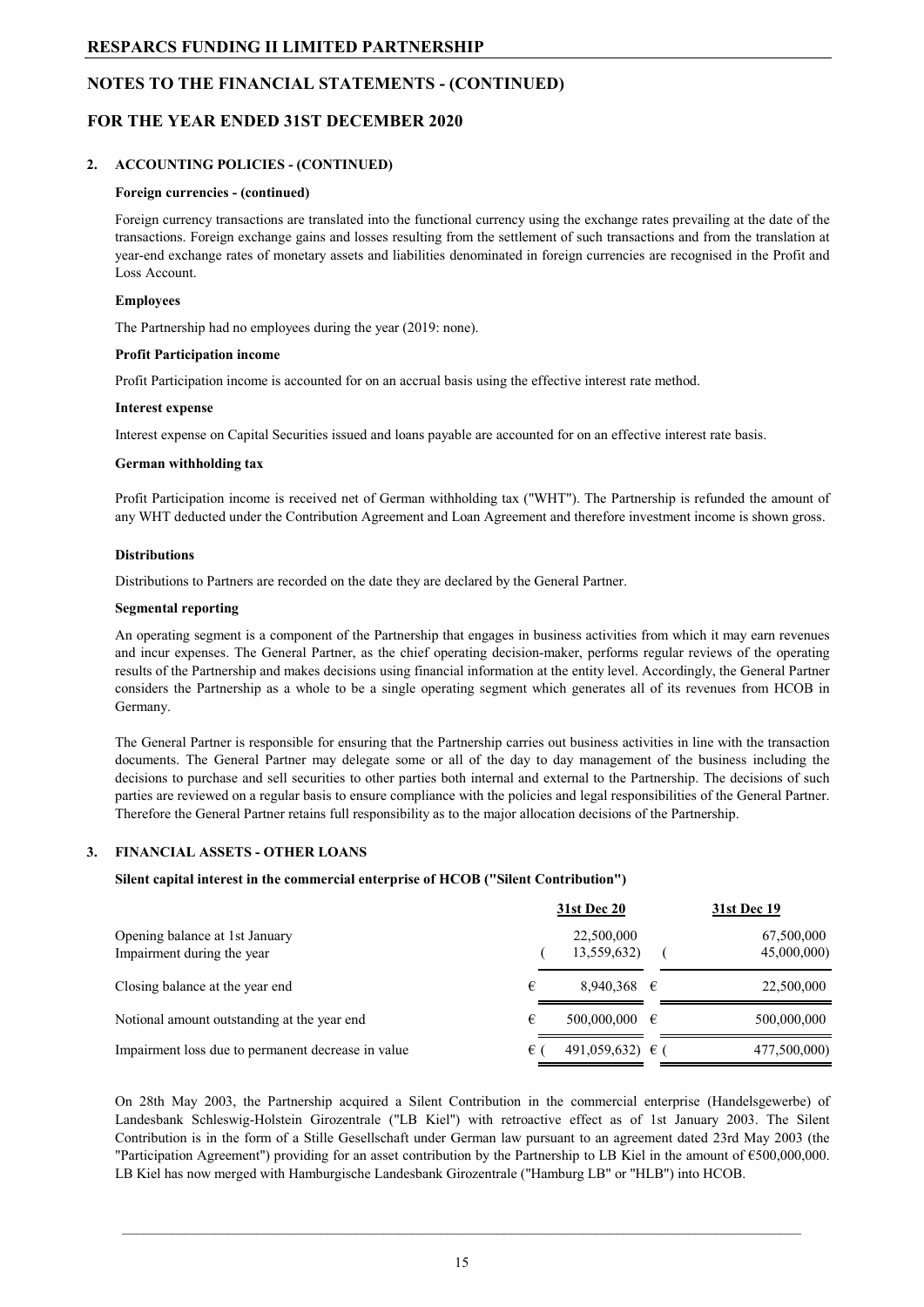#### **NOTES TO THE FINANCIAL STATEMENTS - (CONTINUED)**

#### **FOR THE YEAR ENDED 31ST DECEMBER 2020**

#### **3. FINANCIAL ASSETS - OTHER LOANS - (CONTINUED)**

Under the Participation Agreement the Partnership is entitled to receive Profit Participations on the Silent Contribution. Profit Participations accrue for Profit Periods running from 1st January to 31st December with the exception of the first Profit Period, which ran from 28th May 2003 to 31st December 2003 and the last Profit Period, which runs from 1st January of the year in which the Termination Date occurs and ends on the Termination Date.

Profit Participations are receivable annually in arrears on the later of (i) 30th June in the year following the end of the relevant Profit Period, and (ii) the business day following the date on which HCOB's annual financial statements have been adopted for the fiscal year of HCOB to which the relevant Profit Period relates. No Profit Participation shall accrue for the Profit Period in which the Termination Date occurs.

Profit Participations are received net of German withholding tax and any solidarity surcharge, if applicable (together "WHT"). European Equity Participation Management GmbH (the "Issuer Limited Partner") reclaims such WHT, to the extent that such amounts exceed the amount of German tax payable by the Issuer Limited Partner, and then pays the amounts reclaimed onto the Partnership under the terms of the Contribution Agreement. Under the Loan Agreement, HCOB is required to advance to the Partnership an amount equal to the WHT deducted. On this basis, the Partnership does not effectively suffer WHT on its Profit Participation, and accordingly the investment income is shown gross and the net amount of WHT suffered by the Partnership is shown in the Profit and Loss Account.

At the outset of the transaction it was agreed between the Partnership and HCOB that the Profit Participations for each year would consist of two elements: 50% relating to the first half of the relevant Profit Period and 50% relating to the second half of the relevant Profit Period, with the second element being payable only if the Partnership still remains a Silent Partner until the payment date.

Following the first Profit Period, subject to HCOB having sufficient distributable profits, Profit Participations accrue on the book value of the Silent Contribution at a rate of 7.65% p.a.

The Silent Contribution is a perpetual instrument which will only be repaid to the Silent Partner after termination of the Participation Agreement by HCOB. As stated in the Offering Circular dated 28th May 2003, HCOB may only terminate the Participation Agreement if either (i) tax or regulatory changes occur but in no case before 31st December 2008, or (ii) on or after 31st December 2011, with 2 years' prior notice to the Silent Partner (with termination becoming effective on or after 31st December 2013) so long as HCOB's solvency ratio exceeds 9% on a sustainable, unconsolidated or consolidated basis. However, HCOB has issued a Termination Notice wherein HCOB has formally announced the termination of the Resparcs II Participation Agreement with effect from 31st December 2020, whereby the repayment date would be 30th June 2021, and HCOB has estimated that the projected HGB (German GAAP) book values of Silent Contributions for Securities as of 31st December 2020 would be "less than 5%." The Partnership has formally objected to the Termination Notice.

On 1st April 2021, the Partnership received a notification from HCOB stating that the amount of loss allocated to the Silent Contribution for the financial year 2020 is 6.34980201968% of the principal amount. The reduction in the principal amount per RESPARC Security corresponds to this amount resulting in a new principal amount of 1.78807362466% of the initial principal amount. As a consequence, there will be no write-ups allocated and no Profit Participation Payment will be made with respect to the financial year 2020.

Profit Participations are not currently receivable due to HCOB's net balance sheet loss position.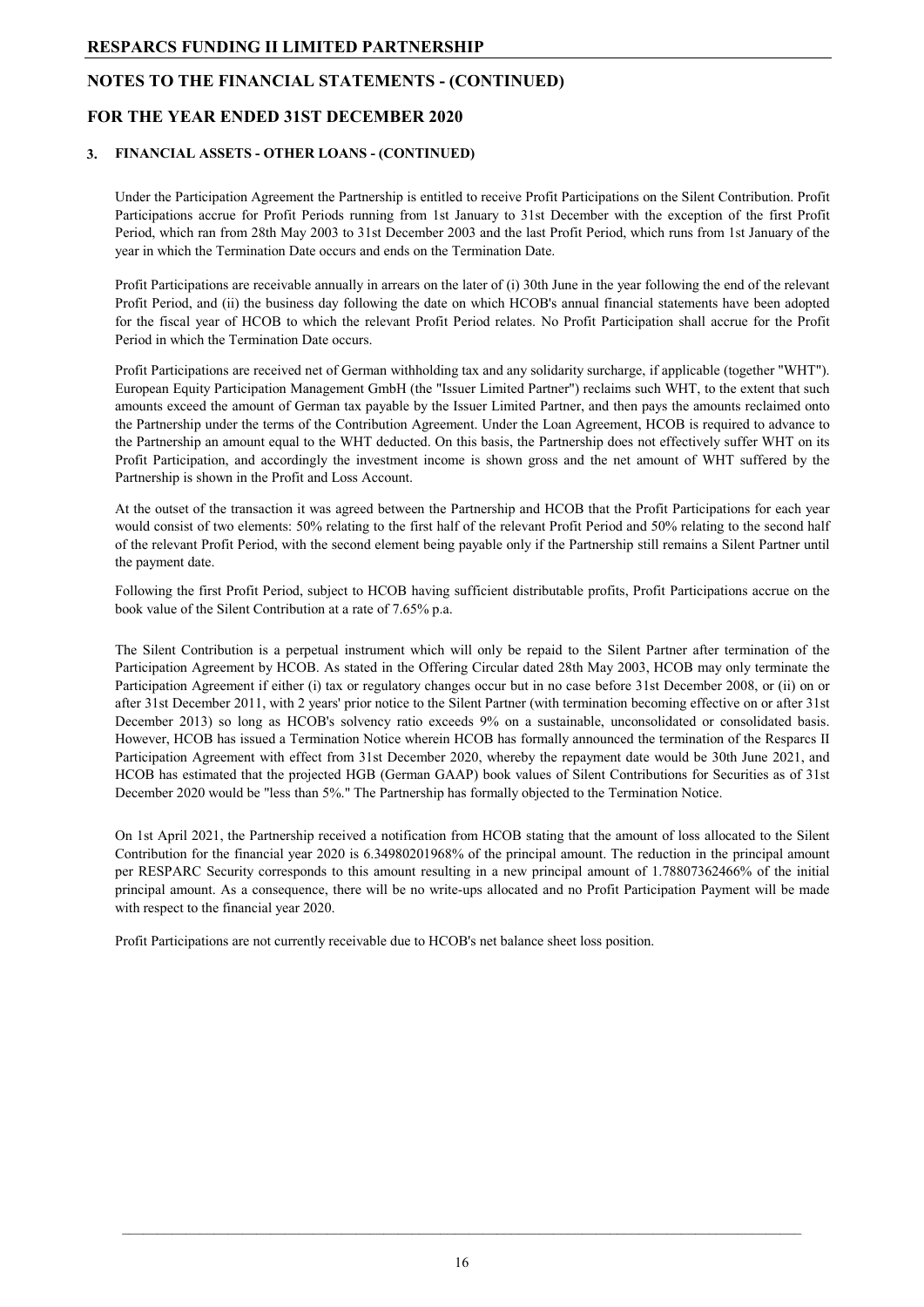## **NOTES TO THE FINANCIAL STATEMENTS - (CONTINUED)**

## **FOR THE YEAR ENDED 31ST DECEMBER 2020**

#### **3. FINANCIAL ASSETS - OTHER LOANS - (CONTINUED)**

#### **STATEMENT OF CHANGES IN FIXED ASSETS**

#### **Development of fixed assets**

|                     | 2020<br>1st Jan 20                |           | <b>31st Dec 20</b> | <b>31st Dec 20</b>                | <b>31st Dec 20</b>          | <b>31st Dec 19</b> |                    |
|---------------------|-----------------------------------|-----------|--------------------|-----------------------------------|-----------------------------|--------------------|--------------------|
|                     | Historical cost<br>of acquisition | Additions | Disposals          | Historical cost<br>of acquisition | Accumulated<br>depreciation | Carrying<br>amount | Carrying<br>amount |
| Silent Contribution | 500,000,000                       | -         |                    | 500,000,000                       | 491,059,632                 | 8.940.368          | 22,500,000         |
|                     |                                   |           |                    |                                   |                             |                    |                    |

#### **Development in depreciation/amortisation**

|                     |   | <u>1st Jan 20</u> |                                                      |      | <u>2020</u>                                                                                                                                   | 31st Dec 20    |                             |
|---------------------|---|-------------------|------------------------------------------------------|------|-----------------------------------------------------------------------------------------------------------------------------------------------|----------------|-----------------------------|
|                     |   | depreciation      | Depreciation<br>Accumulated in the financial<br>year | year | Write-ups Change in total Change in total<br>in the depreciation in depreciation in<br>financial connection with connection with<br>additions | disposals      | Accumulated<br>depreciation |
| Silent Contribution | € | 477,500,000       | 13,559,632                                           |      | $\blacksquare$                                                                                                                                | $\blacksquare$ | 491,059,632                 |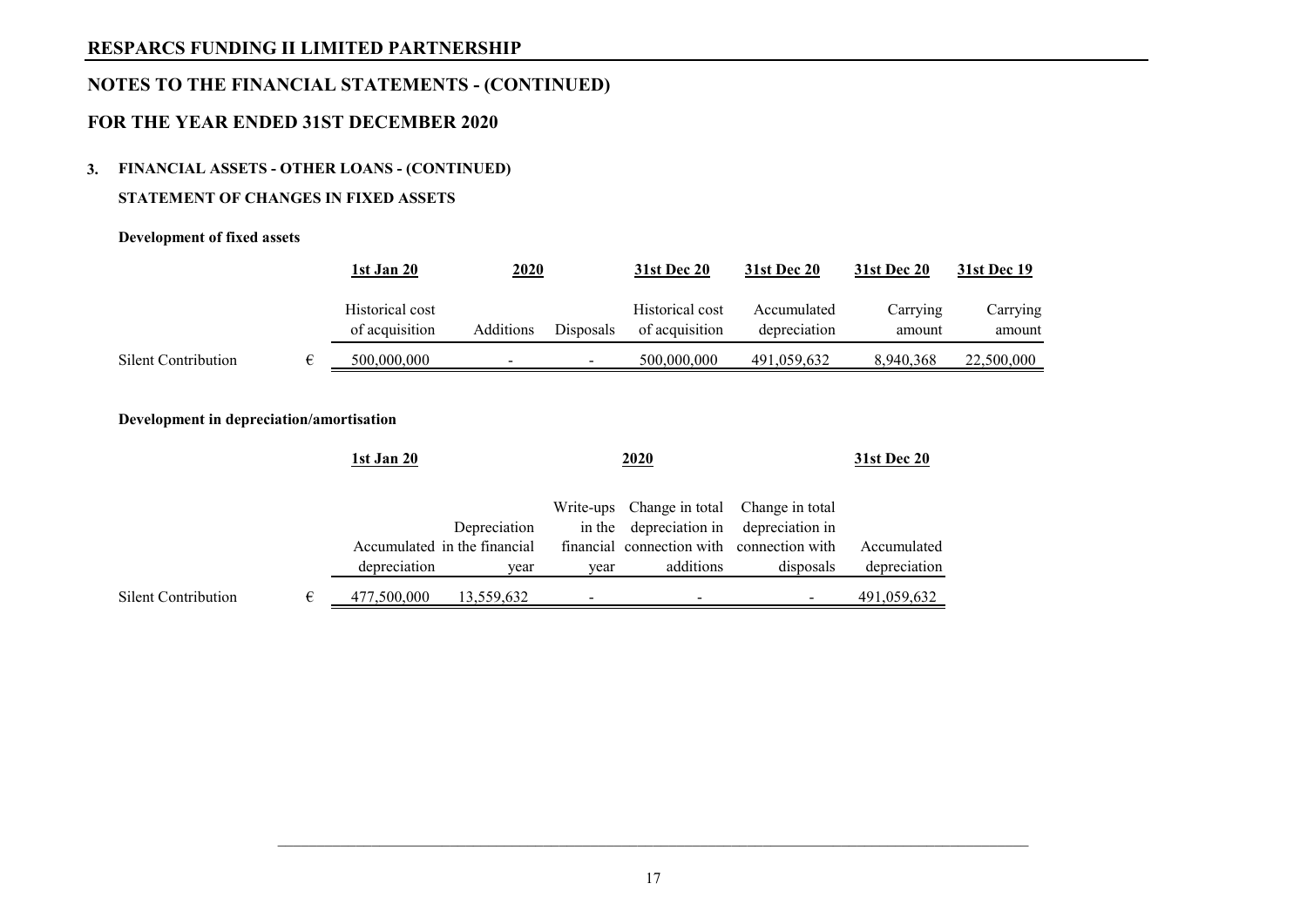## **NOTES TO THE FINANCIAL STATEMENTS - (CONTINUED)**

## **FOR THE YEAR ENDED 31ST DECEMBER 2020**

| 4. | <b>RECEIVABLES AND OTHER ASSETS</b>                                   |   | 31st Dec 20 |   | 31st Dec 19 |
|----|-----------------------------------------------------------------------|---|-------------|---|-------------|
|    | <b>Trade receivables</b> - receivable within one year:                |   |             |   |             |
|    | Other receivables                                                     |   | 4,023       |   | 2,250       |
|    | Receivables from affiliated companies                                 |   |             |   |             |
|    | Receivable in more than one year:                                     |   |             |   |             |
|    | Amounts receivable from Limited Partner in respect of withholding tax |   |             |   |             |
|    | receivable                                                            |   | 797,357     |   | 656,399     |
|    | Receivable within one year:                                           |   |             |   |             |
|    | Amounts receivable from HCOB under Compensation Agreement             |   | 29,121      |   | 348,534     |
|    |                                                                       |   | 826,478     |   | 1,004,933   |
|    |                                                                       | € | 830,501     | € | 1.007.183   |

As no income has been received from the Silent Contribution since 2009, the Partnership relies on the Liquidity Facility to fund ongoing operational costs and expenses. To rectify this situation, the Partnership entered into a Compensation Agreement with HCOB and the Limited Partner wherein the Partnership received an initial nonrefundable compensation payment in an amount corresponding to the outstanding balance under the Liquidity Facility as at 30th June 2017. Subsequently, the Partnership will receive non-refundable compensation payments on a quarterly basis as necessary to cover costs and expenses payable under the Support Undertaking, any interest payments accrued under the Liquidity Facility and other operational costs and expenses incurred by the Partnership and the Limited Partner in the ordinary course of business as approved by HCOB.

| 5. CASH AND CASH EQUIVALENTS | <b>31st Dec 20</b> |                     |  | <b>31st Dec 19</b> |
|------------------------------|--------------------|---------------------|--|--------------------|
| HCOB - EUR accounts          |                    | $170.750 \quad \in$ |  | 170.932            |

#### **6. PARTNERS' EQUITY**

The following information provides a summary of the main rights of the General Partner and the Limited Partner. It does not attempt to provide details of all circumstances, terms and conditions, and reference should also be made to the detailed provisions contained within the Limited Partnership Agreement (the "LPA") dated 17th April 2003 and the Limited Partnerships (Jersey) Law 1994 (as amended).

#### **General Partner**

The General Partner is European Capital Investment Opportunities Limited, incorporated in Jersey, Channel Islands. The General Partner's Partnership Share is  $0.01\%$  ( $60.10$ ).

#### **Limited Partner**

The Limited Partner is European Equity Participation Management GmbH, incorporated in Germany. The Limited Partner's Partnership Share is 99.99% ( $€1,000$ ).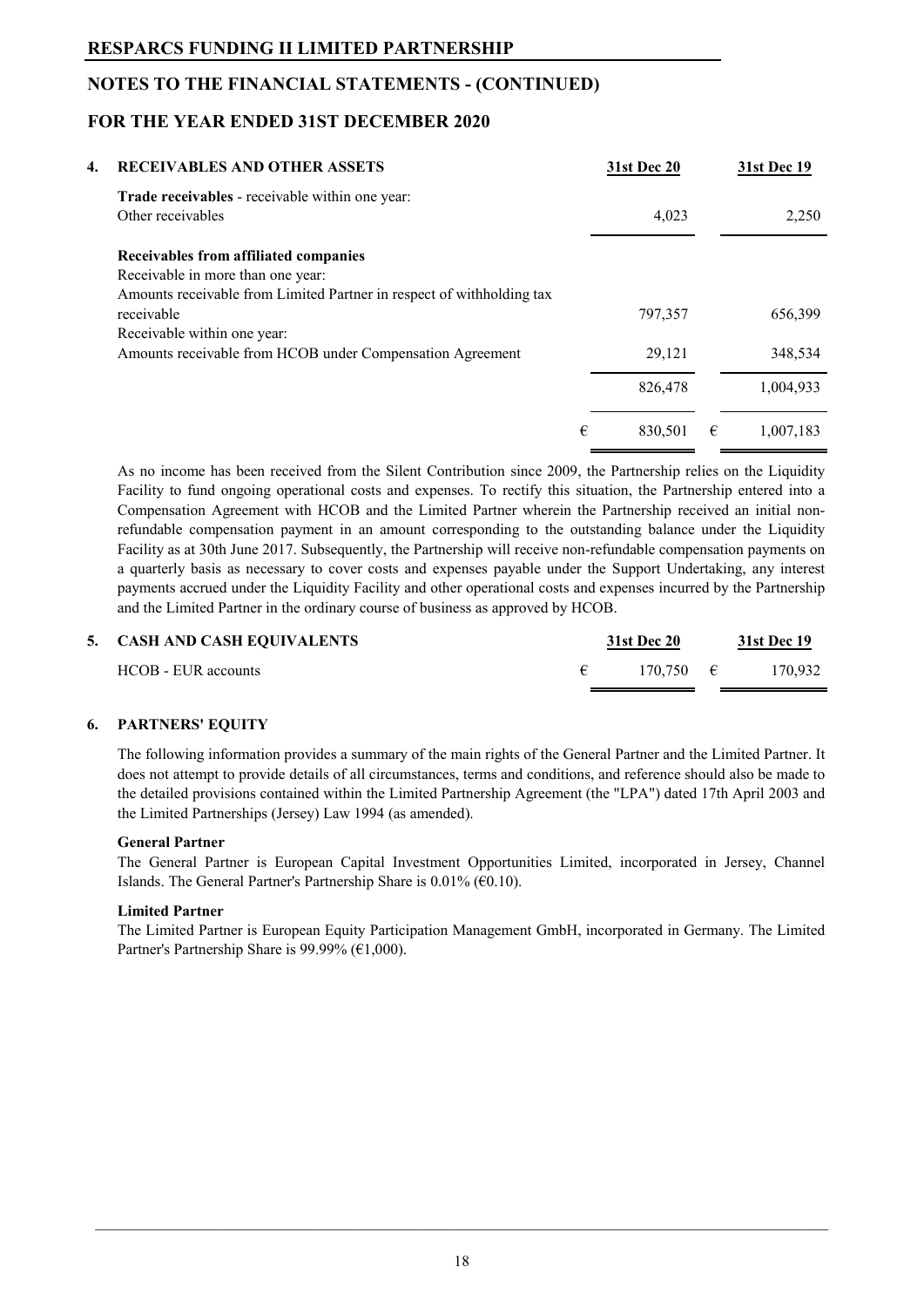## **NOTES TO THE FINANCIAL STATEMENTS - (CONTINUED)**

## **FOR THE YEAR ENDED 31ST DECEMBER 2020**

#### **7. LOANS PAYABLE, OF WHICH NIL IS CONVERTIBLE**

| <b>Capital Securities issued - RESPARC Securities</b>          | <b>31st Dec 20</b> | <b>31st Dec 19</b> |
|----------------------------------------------------------------|--------------------|--------------------|
| Opening balance at 1st January                                 | 22,500,000         | 67,500,000         |
| Decrease in estimated settlement amount                        | 13,559,632)        | 45,000,000)        |
| Closing balance at the year end                                | €<br>8,940,368     | 22,500,000<br>€    |
| Notional amount outstanding at the year end                    | €<br>500,000,000   | €<br>500,000,000   |
| Gain due to permanent decrease in value of Silent Contribution | 491,059,632)<br>€  | 477,500,000)<br>€  |

On 28th May 2003 the Partnership issued €500,000,000 aggregate nominal amount of 7.5% Re-Engineered Silent Participation Assimilated Regulatory Capital (RESPARC) Securities, the proceeds from which have been used to acquire a silent capital interest in the commercial enterprise of HCOB in the form of a "Stille Gesellschaft" under German law in the amount of  $\epsilon$ 500,000,000. The nominal amount of each Capital Security is  $\epsilon$ 1,000. The Capital Securities issued are listed on the Frankfurt Stock Exchange and the Official Segment of the stock market of Euronext Amsterdam N.V.

The Capital Securities bear interest at a rate of 7.5% p.a., accruing from 28th May 2003, payable annually in arrears on the same date as the relevant Profit Participations are received by the Partnership. It is expected that the normal coupon date will be 30th June of each year, commencing 30th June 2004. The commercial effect of the Terms and Conditions of the Capital Securities is that coupon payments thereon are contingent on the Partnership's actual receipt of Profit Participation payments from HCOB under the Participation Agreement and advances from HCOB Luxembourg Branch under the Loan Agreement.

The Capital Securities issued are perpetual Capital Securities, having no mandatory maturity date. However, the Capital Securities issued may be redeemed, at the option of HCOB, on the date on which the Silent Contribution is repaid in accordance with the Participation Agreement. The redemption amount will equal the Repayment Amount required to be paid by HCOB under the Participation Agreement. The Capital Securities issued will also be redeemable, in whole but not in part, at the option of the Partnership, on 30th June 2009 and annually thereafter. However, such early termination is only permissible if financing of the redemption of the Capital Securities issued at their nominal amount, plus any interest accrued thereon, has been secured through the issuance of similar debt securities or in any other way.

Any change in expected cash flows following the non-payment of the Silent Contribution in the year and the likelihood of the non-payment of the Profit Participation in the future would result in an equal and opposite effect on the Capital Securities issued. The Capital Securities holders therefore bear the ultimate risk regarding the ability of HCOB to make payments on the Silent Contribution.

The liabilities of the Partnership under the Capital Securities issued are supported by HCOB Luxembourg Branch under the Support Undertaking, as described in note 8. The holders of the Capital Securities issued are therefore also exposed to the risk of default of HCOB Luxembourg Branch.

On 30th November 2018, HCOB announced that it had decided to terminate the Silent Contribution together with other similar instruments (together, the "Hybrid Capital Instruments") at the book value as determined in HCOB's unconsolidated balance sheet pursuant to HGB (German GAAP) as of 31st December 2020. In its announcement, HCOB published certain forecasts and projected losses and stated that "based on these annual forecasts, and taking into account the aforementioned losses carried forward, HCOB currently expects that the HGB (German GAAP) book values of the Hybrid Capital Instruments as of 31st December 2020 will be in the area of 15%."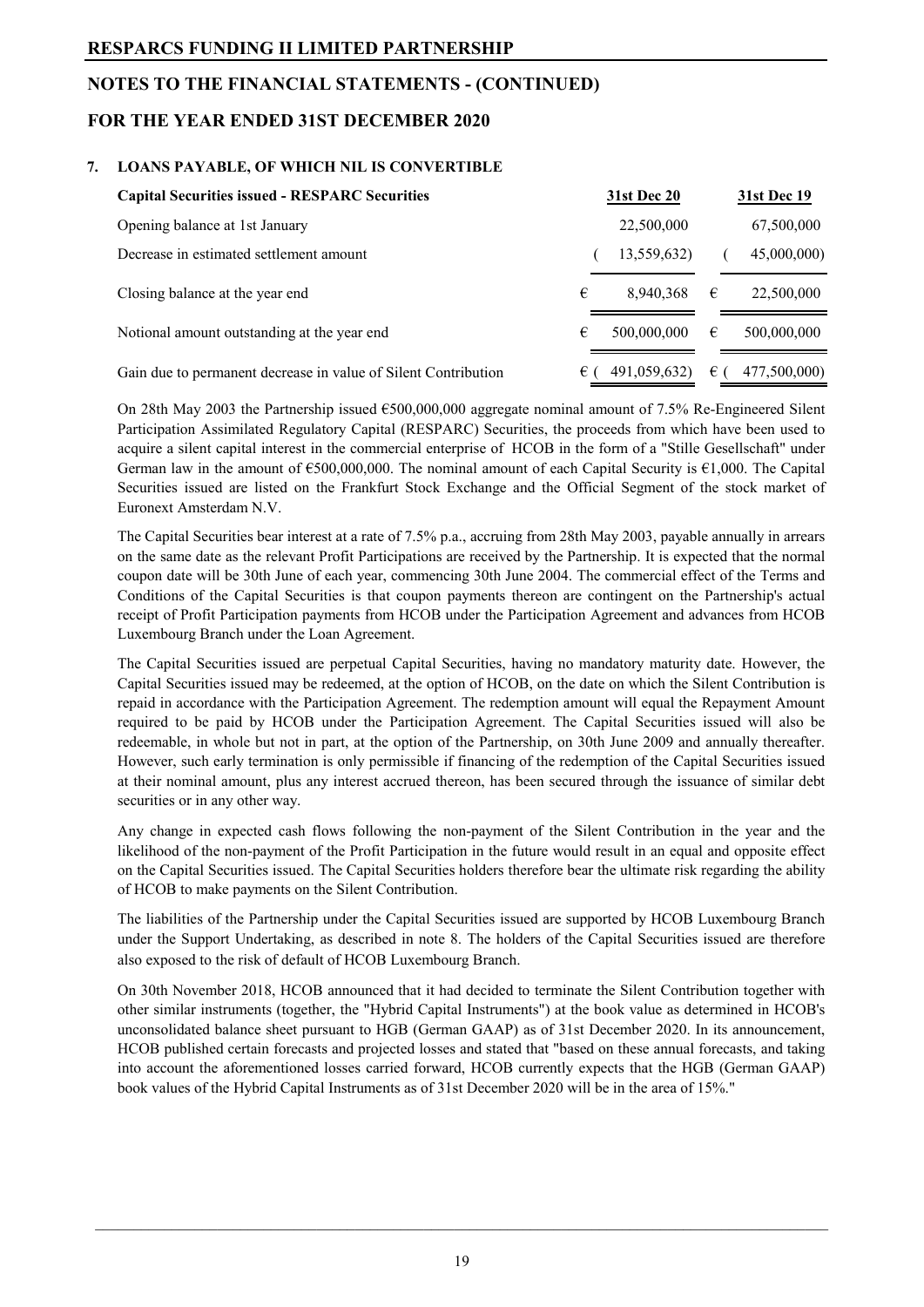## **NOTES TO THE FINANCIAL STATEMENTS - (CONTINUED)**

## **FOR THE YEAR ENDED 31ST DECEMBER 2020**

#### **7. LOANS PAYABLE, OF WHICH NIL IS CONVERTIBLE - (CONTINUED)**

On 10th December 2018, the Partnership received a termination letter (the "Termination Notice") from HCOB wherein HCOB formally announced the termination of the Resparcs II Participation Agreement with effect from 31st December 2020, whereby the repayment date would be 30th June 2021. The Partnership immediately submitted the termination letter for legal review. On 21st December 2018, the Partnership wrote to HCOB to expressly object to the Termination Notice and to preserve any rights that the Partnership might have regarding the Termination Notice, noting that the Partnership had received a number of concerns from Capital Securities holders and their legal counsels concerning the legal validity of the Termination Notice.

On 7th January 2019, the Financial Times newspaper in the UK published an article noting that HCOB was being sued by holders of the Capital Securities and holders of other Hybrid Capital Instruments on the basis that these holders alleged that HCOB had "improperly" lowered the book value of the Hybrid Capital Instruments and therefore the Capital Securities. The Partnership was already aware of certain allegations (the "Claims") against HCOB and had entered into a waiver of time-bar agreement of 12th October 2018 (the "Waiver") under which HCOB has waived towards the Partnership HCOB's right to raise the defence that the statute of limitation or any other relevant time limits have expired between the conclusion of the Waiver and 31st December 2019 with respect to the Claims, whether they are known or unknown and they have already arisen or not, to the extent that any of these potential Claims had not already been time-barred as at the date of conclusion of the Waiver. On 17th November 2020, the Waiver was further extended to 31st December 2021.

On 12th February 2019, HCOB published a further announcement wherein it stated that "Due to higher than expected losses under HGB (German GAAP) for the year ended 2018 and changed forecasts for fiscal years 2019 and 2020, the projected HGB (German GAAP) book values of Silent Contributions for Securities as of 31st December 2020 are currently expected to be well below 10%."

On 19th December 2019, HCOB announced that it had agreed a settlement with holders of Capital Securities represented by Quinn Emanuel Urquhart & Sullivan (QE) whereby HCOB would buy back the relevant Capital Securities at a settlement price of 36.24% of the nominal value plus a settlement fee of 1.0% of the nominal value. HCOB also announced that it would offer to buy back all other remaining Capital Securities at the same settlement price of 36.24% of the nominal value.

Also on 19th December 2019, HCOB announced within both its institutional and retail initiations to holders of the outstanding €500,000,000 RESPARC Securities that HCOB estimated that the projected HGB (German GAAP) book values of Silent Contributions for Securities as of 31st December 2020 would be "below 5%".

On 1st April 2021, the Partnership received a notification from HCOB stating that the amount of loss allocated to the Silent Contribution for the financial year 2020 is 6.34980201968% of the principal amount. The reduction in the principal amount per RESPARC Security corresponds to this amount resulting in a new principal amount of 1.78807362466% of the initial principal amount. As a consequence, there will be no write-ups allocated and no Profit Participation Payment will be made with respect to the financial year 2020.

HCOB had acquired  $6369,927,000$  (or 74.0%) of the outstanding nominal amount of the Capital Securities as at 31st December 2019 and €454,607,000 (or 90.9%) of the outstanding nominal amount of the Capital Securities as at 31st December 2020.

| 8. | <b>TRADE CREDITORS</b>                     |   | <b>31st Dec 20</b> |   | <b>31st Dec 19</b> |
|----|--------------------------------------------|---|--------------------|---|--------------------|
|    | Trade creditors (all due within one year): |   |                    |   |                    |
|    | Administrative penalty imposed by BaFin    |   |                    |   | 98,700             |
|    | Administration fees payable                |   | 13,587             |   | 80,646             |
|    | Audit fee payable - PwC Jersey             |   |                    |   | 40,537             |
|    | Audit fee payable - PwC Germany            |   | 58,905             |   | 55,000             |
|    | Transaction fee payable                    |   |                    |   | 886                |
|    | Other payable                              |   | ۰                  |   | 900                |
|    |                                            | € | 72.492             | € | 276,669            |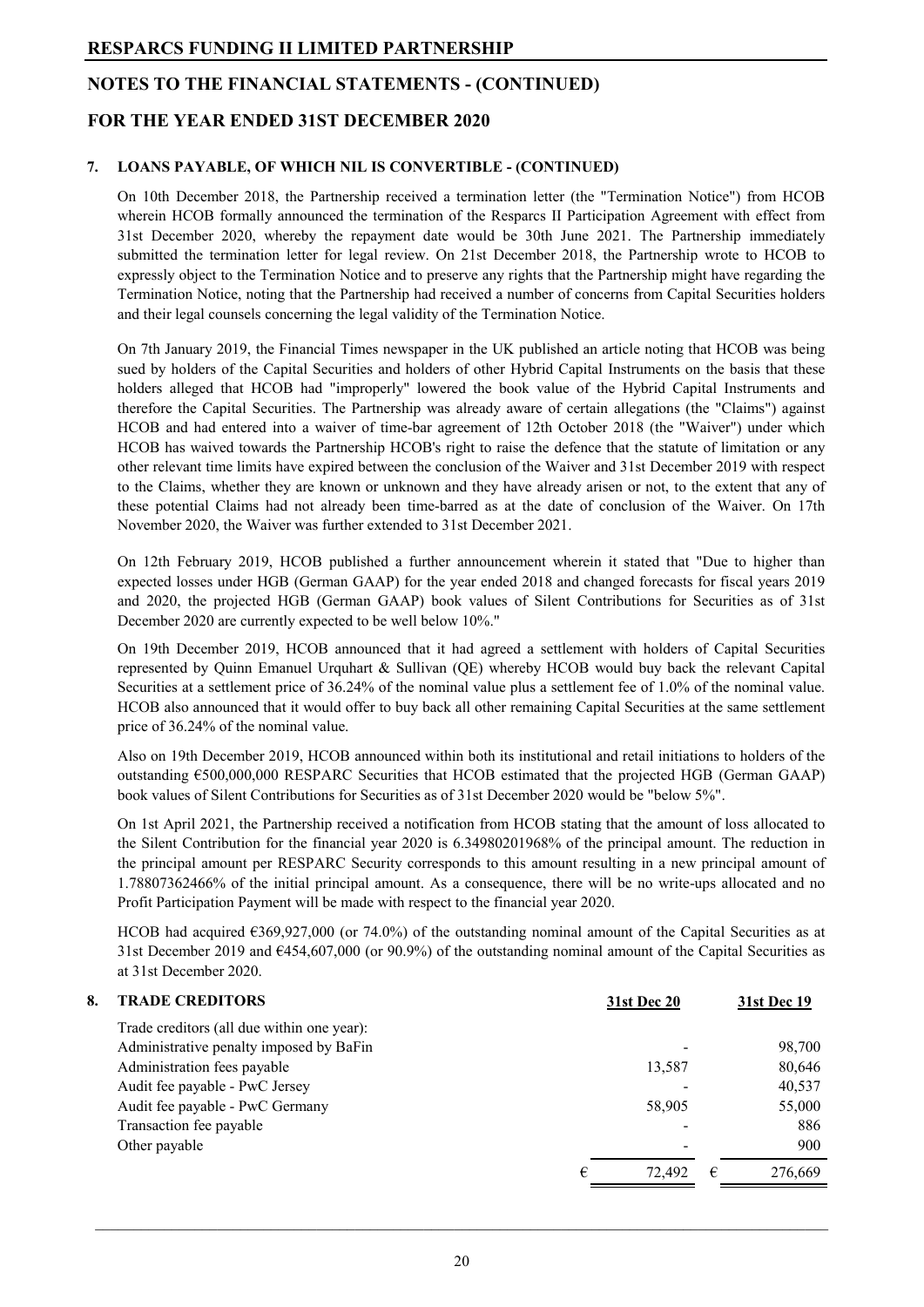## **NOTES TO THE FINANCIAL STATEMENTS - (CONTINUED)**

## **FOR THE YEAR ENDED 31ST DECEMBER 2020**

#### **8. TRADE CREDITORS - (CONTINUED)**

As explained in note 2, no Profit Participation income was receivable during the year ended 31st December 2020. Since the coupon payments on the Capital Securities issued are contingent on the receipt of Profit Participation income, no accrual has been made as at 31st December 2020 in respect of interest payable.

| AMOUNTS OWED TO AFFILIATED COMPANIES                      | <b>31st Dec 20</b> |             | 31st Dec 19 |
|-----------------------------------------------------------|--------------------|-------------|-------------|
| Support Undertaking fee payable to HCOB Luxembourg Branch |                    | $ \epsilon$ | 30,667      |

The liabilities of the Partnership are supported by HCOB Luxembourg Branch under a Support Undertaking dated 26th May 2003. HCOB Luxembourg Branch has undertaken to ensure that the Partnership will at all times be in a position to meet its obligations. HCOB Luxembourg Branch's payment obligations under the Support Undertaking are subordinated to all senior and subordinated debt obligations of HCOB Luxembourg Branch in the same manner as HCOB's payment obligations under the Participation Agreement are subordinated. A Support Undertaking Fee is payable by the Partnership to HCOB Luxembourg Branch, quarterly in arrears on 30th March; 30th June, 30th September and 30th December, calculated at 0.32% p.a. on a nominal amount of  $\epsilon$ 37,500,000.

|                                                                   | <b>31st Dec 20</b> | 31st Dec 19 |
|-------------------------------------------------------------------|--------------------|-------------|
| Liquidity Facility drawn down, including accrued interest payable | 928.759 $\epsilon$ | 870,779     |

The Partnership was originally granted a Liquidity Facility by HCOB Luxembourg Branch up to a maximum amount of  $\epsilon$ 22,000,000. This was reduced to a maximum amount of  $\epsilon$ 2,000,000 in December 2008. The Liquidity Facility is available until the termination date of the Participation Agreement, on which date any amounts advanced under the Liquidity Facility will become repayable. Interest is payable quarterly in arrears at the 12 month Euribor rate plus a margin of 0.3%.

|                                            | <b>31st Dec 20</b> | 31st Dec 19 |
|--------------------------------------------|--------------------|-------------|
| Total amounts owed to affiliated companies | 928.759 $\epsilon$ | 901,446     |

#### **10. LIABILITIES**

The composition of the liabilities and their remaining contractual maturities are shown in the following schedule:

|                                                                      | 31st Dec 20 | <b>31st Dec 19</b> |
|----------------------------------------------------------------------|-------------|--------------------|
|                                                                      | €           | €                  |
| Loans payable, of which nil is convertible                           |             |                    |
| - thereof due in more than one year<br>- thereof due within one year | 8,940,368   | 22,500,000         |
| Trade creditors                                                      |             |                    |
| - thereof due within one year                                        | 72,492      | 276,669            |
| Amounts owed to affiliated companies                                 |             |                    |
| - thereof due in more than one year<br>- thereof due within one year | 928,759     | 870,779            |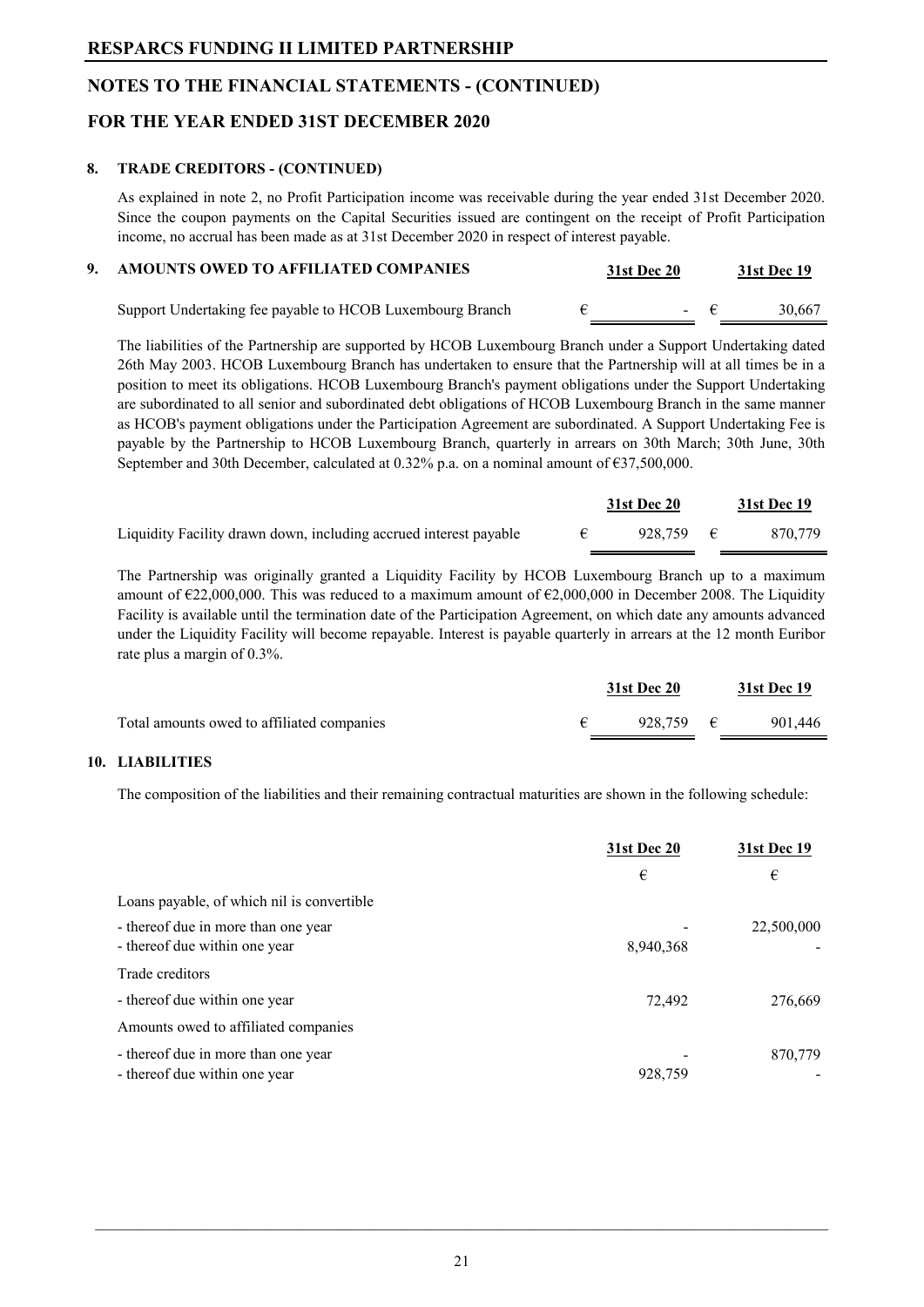## **NOTES TO THE FINANCIAL STATEMENTS - (CONTINUED)**

## **FOR THE YEAR ENDED 31ST DECEMBER 2020**

#### **11. OTHER OPERATING INCOME**

|                                                                               | 1st Jan 20 to<br><b>31st Dec 20</b> |                       | <b>1st Jan 19 to</b><br><b>31st Dec 19</b> |
|-------------------------------------------------------------------------------|-------------------------------------|-----------------------|--------------------------------------------|
| Income from HCOB under Compensation Agreement                                 |                                     | 360,904               | 650,686                                    |
| Unrealised exchanged gain                                                     |                                     | 12,177                |                                            |
| Decrease in estimated settlement amount on Capital Securities -<br>Impairment | 13,559,632                          |                       | 45,000,000                                 |
|                                                                               |                                     | 13,932,713 $\epsilon$ | 45,650,686                                 |
| <b>OTHER OPERATING CHARGES</b><br>12.                                         |                                     |                       |                                            |
|                                                                               | 1st Jan 20 to                       |                       | <u>1st Jan 19 to</u>                       |
|                                                                               | 31st Dec 20                         |                       | 31st Dec 19                                |
|                                                                               | €                                   |                       | €                                          |
| Other operating charges include the following:                                |                                     |                       |                                            |
| Amount repayable to HCOB under Compensation Agreement                         |                                     |                       | 56,862                                     |
| Support undertaking fees payable to HCOB Luxembourg Branch                    |                                     | 123,000               | 121,333                                    |
| Management and Administration fees payable to SANNE                           |                                     | 109,353               | 226,559                                    |
| Legal and professional fees                                                   |                                     | 58,519                |                                            |
| Audit fees - PwC Channel Islands                                              |                                     |                       | 38,995                                     |
| Audit fees - PwC Germany                                                      |                                     | 61,015                | 55,000                                     |

#### **13. TAXATION**

Any tax liability arising on the activity of the Partnership is borne by the individual Partners.

#### **14. ULTIMATE CONTROLLING PARTY**

In accordance with the Limited Partnership Agreement, the Partnership is controlled on a day-to-day basis by its General Partner. The General Partner is owned 51% by HCOB and 49% by Sanne Trustee Services Limited as Trustee of the European Capital Investment Charitable Trust, which is a charitable trust constituted under the laws of Jersey, Channel Islands. As disclosed in note 5, the General Partner's Partnership Share is 0.01% and the Limited Partner's Partnership Share is 99.99%. For accounting purposes only, HCOB is considered to be the ultimate controlling party of Partnership.

#### **15. RELATED PARTIES**

Each of J.N. Pendergast and S.J. Hopkins is a Director of the General Partner. The Directors of the General Partner do not have any financial interest in the Partnership.

Sanne Fiduciary Services Limited ("SFSL") and Sanne Secretaries Limited ("SSL") provide ongoing administration and/or secretarial services respectively to the General Partner and the Partnership at commercial rates. Each of SFSL and SSL is a member of Sanne Group PLC and all of its subsidiaries and affiliates ("Sanne Group"). Each of Stephanie J. Hopkins and John N. Pendergast is an employee of SFSL and should be regarded as interested in any transaction with any member of the Sanne Group.

The Partnership is included in the IFRS consolidated financial statements of HCOB, which prepares the consolidated financial statements for the largest group of companies in which the Partnership is included. The consolidated financial statements of Hamburg Commercial Bank AG are published in the electronic Federal Gazette in accordance with statutory requirements. Therefore HCOB and its affiliates are considered as related parties in all transactions.

Fees incurred with Sanne Group during the year in respect of administration and management fees are disclosed on the face of the Statement of Comprehensive Income. Fees owed at the year end are disclosed in note 7 to the financial statements. In the General Partner's opinion, there are no material related party transactions that require disclosure, other than those disclosed in notes 2, 3, 4, 5, 6, 8, 13 and 18.

Expenses paid on behalf of the General Partner and the Limited Partner and their respective holding entities during the year are also disclosed on the face of the Profit and Loss Account.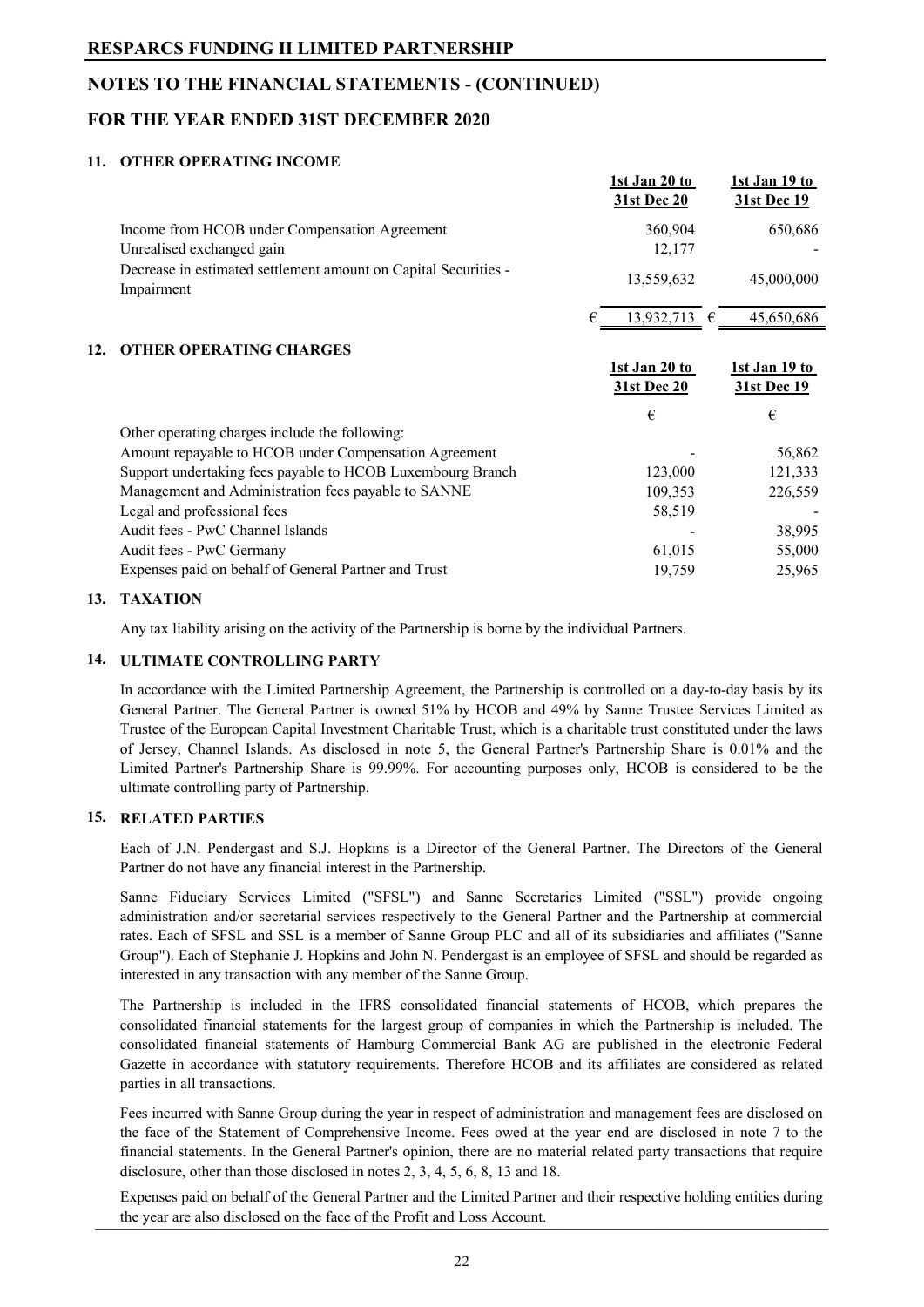## **NOTES TO THE FINANCIAL STATEMENTS - (CONTINUED)**

## **FOR THE YEAR ENDED 31ST DECEMBER 2020**

#### **16. FINANCIAL INSTRUMENTS**

As stated in the Management Report, the principal activity of the Partnership is limited to participation in financing activities arranged for HCOB. The Partnership has issued the Capital Securities and the proceeds from which have been used to acquire the Silent Contribution in the commercial enterprise of HCOB. Therefore, the role of financial assets and financial liabilities is central to the activities of the Partnership; the financial liabilities provided the funding to purchase the Partnership's financial assets. Financial assets and financial liabilities provide the majority of the assets and liabilities.

The strategies used by the Partnership in achieving its objectives regarding the use of its financial assets and financial liabilities were set when the Partnership entered into the transactions. The Partnership has attempted to match the properties of its financial liabilities to its financial assets to mitigate significant elements of risk generated by mismatches of investment performance against its obligations, together with any maturity, liquidity or interest rate risk. Accordingly, the risks associated with the Partnership's financial assets and financial liabilities are ultimately borne by the holders of the Capital Securities.

#### **17. CAPITAL MANAGEMENT**

The Partnership's transactions are designed to enable the Partnership to pay its liabilities as they fall due only, without realising a significant return on capital. The level of interest income receivable on the Silent Contribution and interest expense payable on the Capital Securities are fixed and were established on formation of the Partnership in order that the Partnership realises a margin that is sufficient to pay the ongoing operational expenses of the Partnership and any loan interest payable on the liquidity facility.

No Profit Participation income has been received since 2008 and therefore no margin has been realised. The operational expenses, loan interest and support undertaking fees of the Partnership will be provided by funding received from HCOB Luxembourg Branch under the Support Undertaking Agreement by virtue of the liquidity facility.

There were no changes to the Partnership's approach to capital management during the year.

The Partnership is not subject to externally imposed capital requirements.

#### **18. KEY MANAGEMENT PERSONNEL**

The key management personnel have been identified as being the Directors of the General Partner. The personal emoluments of the key management personnel are paid by Sanne Group which makes no direct recharge to the Partnership. It is therefore not possible to make a reasonable apportionment of their personal emoluments in respect of the Limited Partnership. Directors fees with respect to the General Partner paid to Sanne Group during the year amounted to  $\text{\textsterling}4,499$  (2019:  $\text{\textsterling}4,563$ ).

#### **19. COMPENSATION AGREEMENT**

As no income has been received from the Silent Contribution since 2009, the Partnership relies on the Liquidity Facility to pay for ongoing operational costs and expenses. To rectify this situation, the Partnership entered into a Compensation Agreement (the "Agreement") with HCOB and the Limited Partner wherein the Partnership received an initial non-refundable compensation payment in an amount corresponding to the outstanding balance under the Liquidity Facility as at 30th June 2017. Subsequently, the Partnership will receive non-refundable compensation payments on a quarterly basis as necessary to cover costs and expenses payable under the Support Undertaking, any interest payments accrued under the Liquidity Facility and other operational costs and expenses incurred by the Partnership and the Limited Partner in the ordinary course of business as approved by HCOB.

In accordance with the Compensation Agreement, the Partnership recognised an income in the amount of €360,905 (2019: €650,686).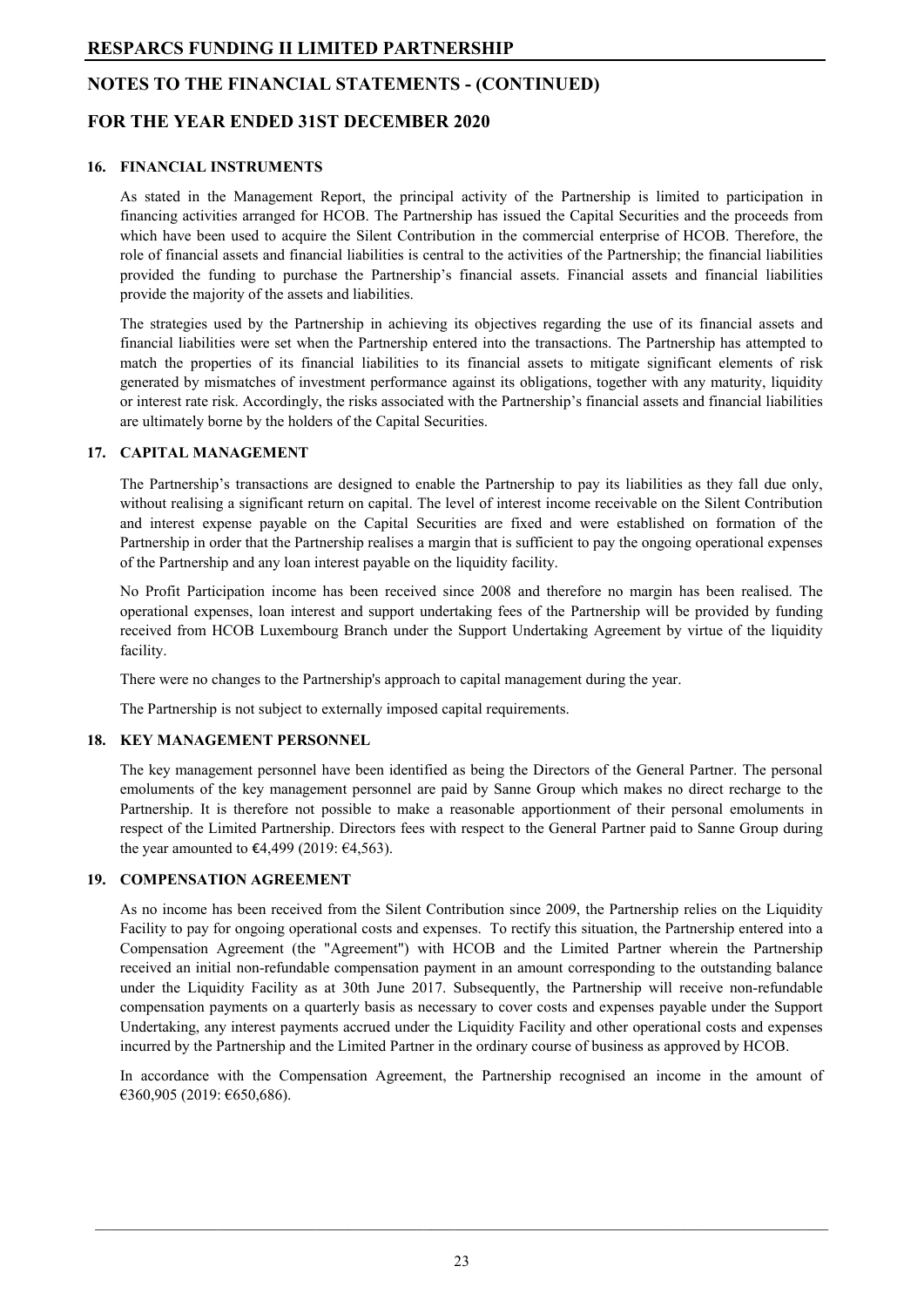## **NOTES TO THE FINANCIAL STATEMENTS - (CONTINUED)**

## **FOR THE YEAR ENDED 31ST DECEMBER 2020**

#### **20. CONTINGENT LIABILITY**

As previously stated, although the Partnership is not currently directly involved in any litigation, the General Partner is aware of certain allegations (the "Claims") against HCOB and the Partnership and considers that the Claims could potentially result in the Partnership becoming directly involved in litigation. In the event that any Claims are eventually made against the Partnership and are successful, the Partnership's liabilities may exceed the amount of the Partnership's liabilities presented in these financial statements. However, in the General Partner's opinion, it is not currently possible to reliably forecast whether or not any such successful Claims will arise nor is it possible to reliably forecast the amount of any resulting liabilities that might arise in the Partnership.

#### **21. SUBSEQUENT EVENTS**

In the opinion of the General Partner, no significant events have occurred subsequent to the year end that require adjustment or disclosure in the financial statements.

**The financial statements on pages 7 to 24 were approved and authorised for issue by the Board of European Capital Investment Opportunities Limited in its capacity as General Partner of RESPARCS Funding II Limited Partnership on the 27th of April 2021 and were signed on its behalf by:**

**John N. Pendergast** Stephanie J. Hopkins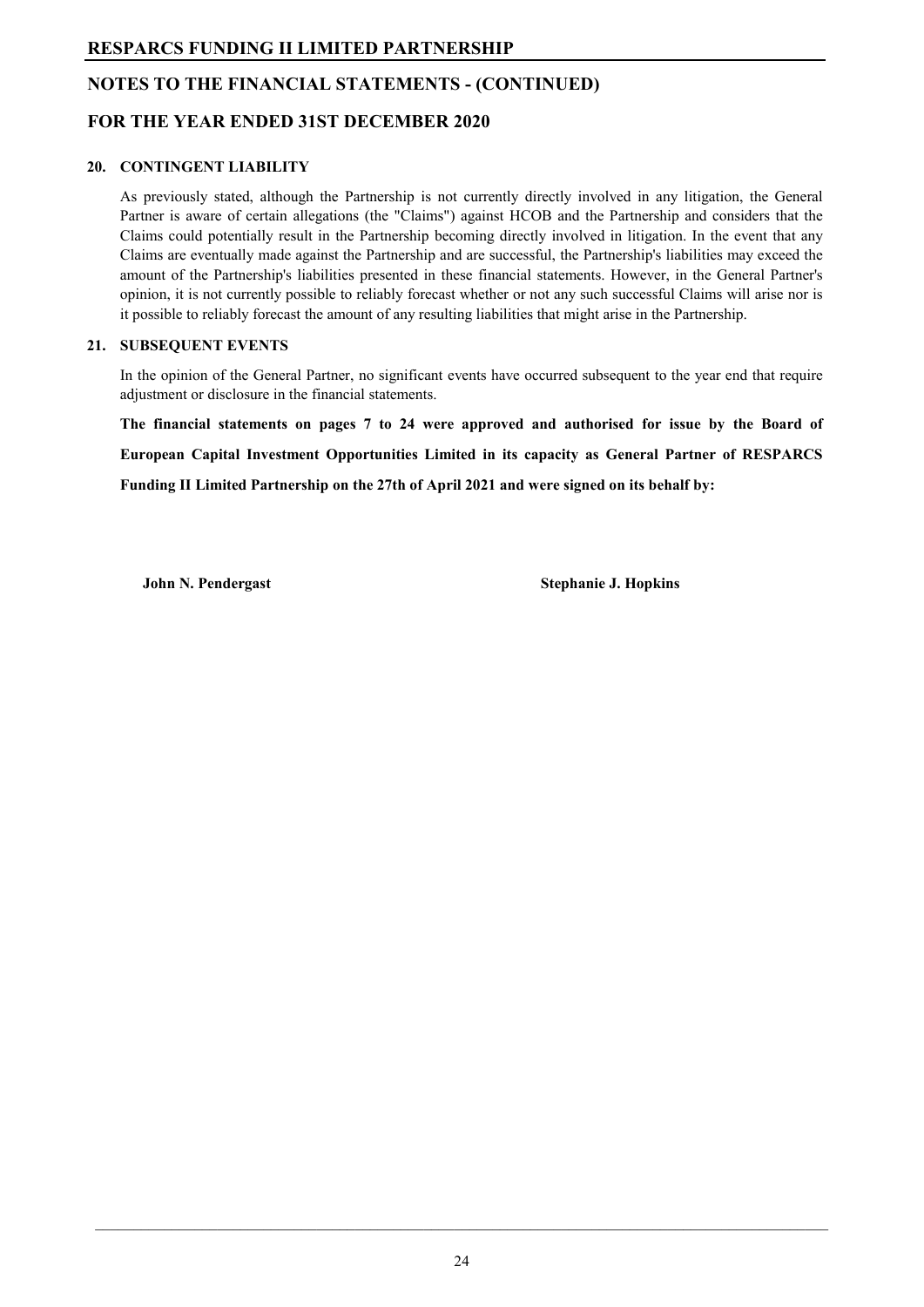# INDEPENDENT AUDITOR'S REPORT

RESPARCS FUNDING II LIMITED PARTNERSHIP Jersey

Annual Financial Statements and Management Report for the year ended 31st December 2020

INDEPENDENT AUDITOR'S REPORT

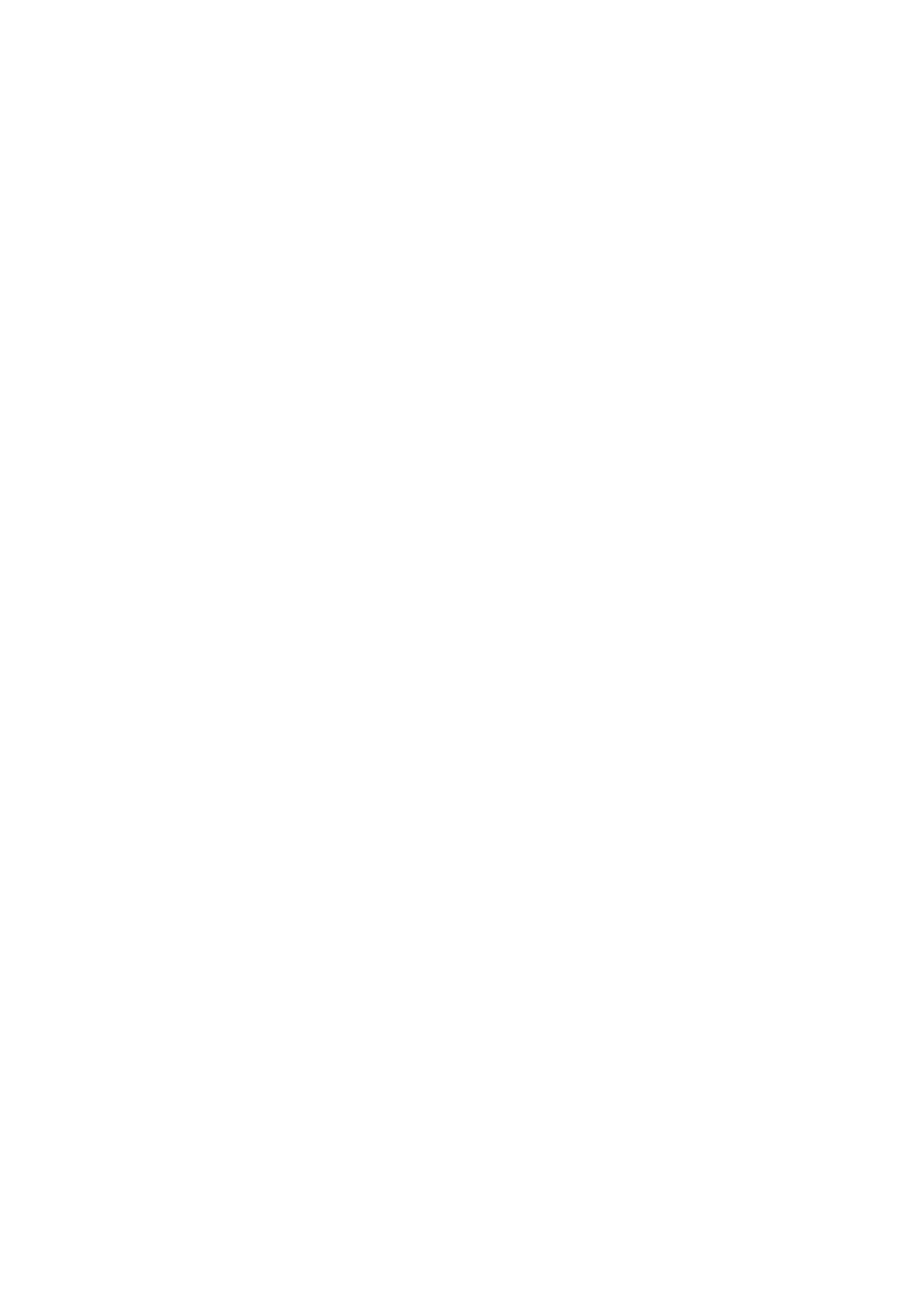# Table of Contents

ANNUAL FINANCIAL STATEMENTS AND MANAGEMENT REPORT FOR THE YEAR ENDED 31<sup>st</sup> DECEMBER 2020

INDEPENDENT AUDITOR'S REPORT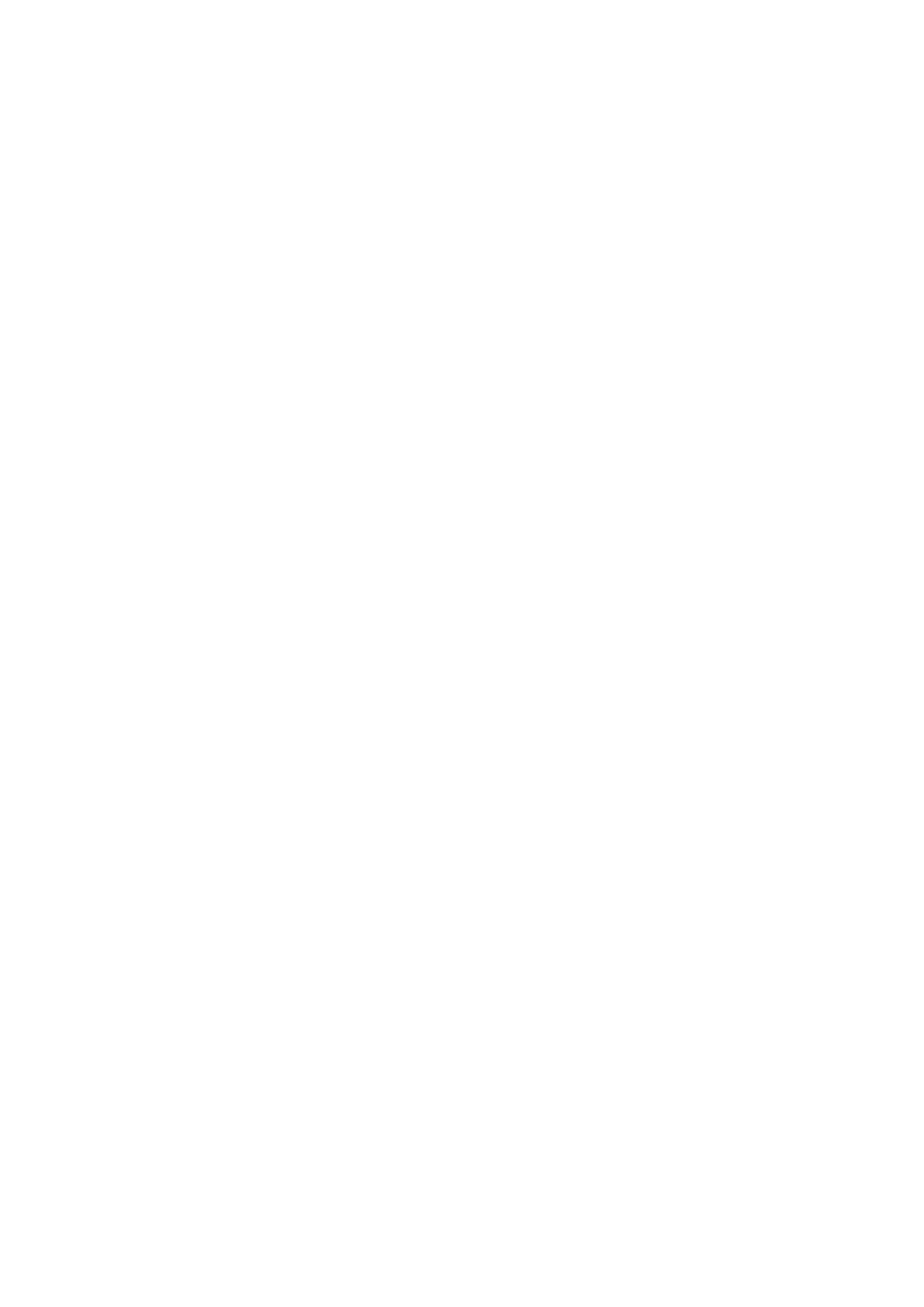## INDEPENDENT AUDITOR'S REPORT

To RESPARCS Funding II Limited Partnership, Jersey

## Audit Opinions

We have audited the annual financial statements of RESPARCS Funding II Limited Partnership, Jersey, which comprise the balance sheet as at 31 December 2020, and the profit and loss account, the statement of cash flow and the statement of changes in partners´ equity for the financial year from 1 January to 31 December 2020 and notes to the financial statements, including the presentation of the recognition and measurement policies. In addition, we have audited the management report of RESPARCS Funding II Limited Partnership for the financial year from 1 January to 31 December 2020.

In our opinion, on the basis of the knowledge obtained in the audit,

- the accompanying annual financial statements comply, in all material respects, with the accounting requirements of German commercial law and give a true and fair view of the assets, liabilities and financial position of the Company as at 31 December 2020 and of its financial performance for the financial year from 1 January to 31 December 2020 in compliance with German Legally Required Accounting Principles, and
- the accompanying management report as a whole provides an appropriate view of the Company's position. In all material respects, this management report is consistent with the annual financial statements, complies with German legal requirements and appropriately presents the opportunities and risks of future development.

Pursuant to § [Article] 322 Abs. [paragraph] 3 Satz [sentence] 1 HGB [Handelsgesetzbuch: German Commercial Code], we declare that our audit has not led to any reservations relating to the legal compliance of the annual financial statements and of the management report.

## Basis for the Audit Opinions

We conducted our audit of the annual financial statements and of the management report in accordance with § 317 HGB in compliance with German Generally Accepted Standards for Financial Statement Audits promulgated by the Institut der Wirtschaftsprüfer [Institute of Public Auditors in Germany] (IDW). Our responsibilities under those requirements and principles are further described in the "Auditor's Responsibilities for the Audit of the Annual Financial Statements and of the Management Report" section of our auditor's report. We are independent of the Company in accordance with the requirements of German commercial and professional law, and we have fulfilled our other German professional responsibilities in accordance with these requirements. We believe that the audit evidence we have obtained is sufficient and appropriate to provide a basis for our audit opinions on the annual financial statements and on the management report.

### 0.0960896.001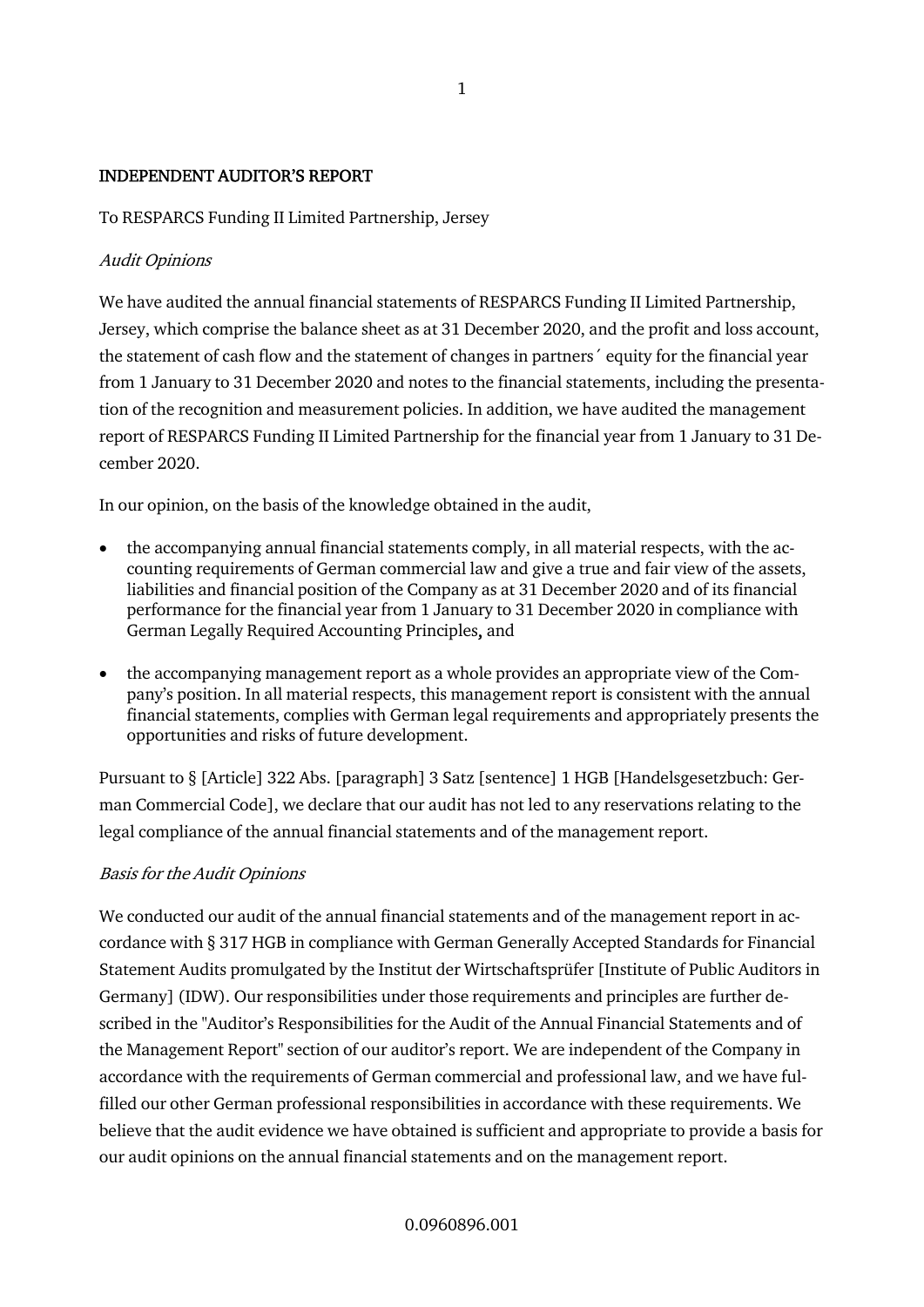## Emphasis of Matter –Liquidation of the Company and Non-Going Concern

We draw attention to the disclosures of the executive directors in section 1 of the notes to the financial statements and in the section "Going Concern" of the management report, which describe that the partnership has received a termination notice in respect of the silent contribution and that the partnership would likely be liquidated due to the redemption of the silent participation and the resulting accounting treatment at liquidation values due to non-going concern. Our audit opinions on the annual financial statements and on the management report are not modified in this regard.

# Responsibilities of the Executive Directors for the Annual Financial Statements and the Management Report

The executive directors are responsible for the preparation of the annual financial statements that comply, in all material respects, with the accounting requirements of German commercial law, and that the annual financial statements give a true and fair view of the assets, liabilities, financial position and financial performance of the Company in compliance with German Legally Required Accounting Principles. In addition, the executive directors are responsible for such internal control as they, in accordance with German Legally Required Accounting Principles, have determined necessary to enable the preparation of annual financial statements that are free from material misstatement, whether due to fraud or error.

In preparing the annual financial statements, the executive directors are responsible for assessing the Company's ability to orderly liquidate the Company. They also have the responsibility for disclosing, as applicable, matters related to the orderly liquidation. In addition, they are responsible for financial reporting under non-going concern, provided actual or legal circumstances conflict with going concern.

Furthermore, the executive directors are responsible for the preparation of the management report that as a whole provides an appropriate view of the Company's position and is, in all material respects, consistent with the annual financial statements, complies with German legal requirements, and appropriately presents the opportunities and risks of future development. In addition, the executive directors are responsible for such arrangements and measures (systems) as they have considered necessary to enable the preparation of a management report that is in accordance with the applicable German legal requirements, and to be able to provide sufficient appropriate evidence for the assertions in the management report.

# Auditor's Responsibilities for the Audit of the Annual Financial Statements and of the Management Report

Our objectives are to obtain reasonable assurance about whether the annual financial statements as a whole are free from material misstatement, whether due to fraud or error, and whether the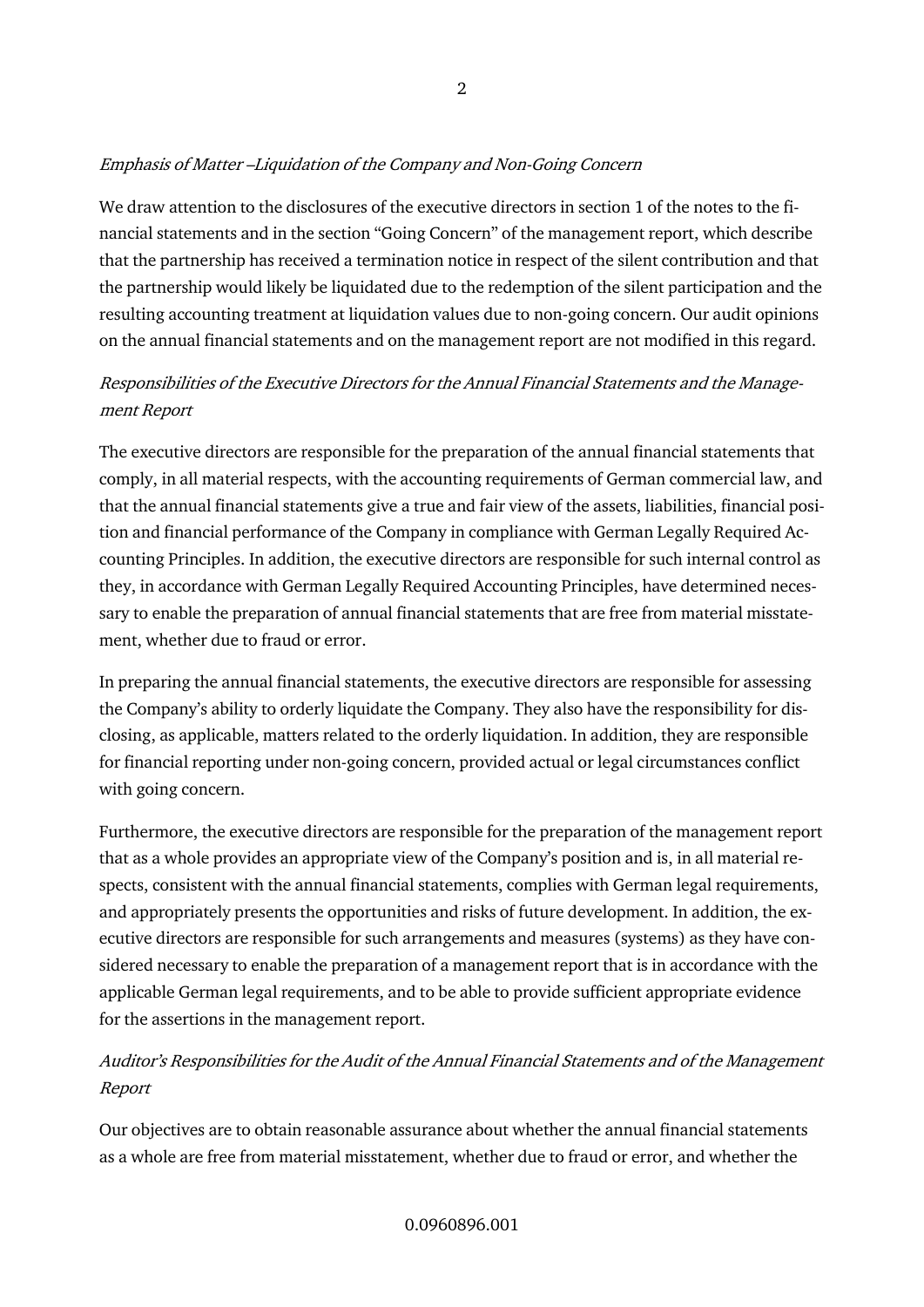management report as a whole provides an appropriate view of the Company's position and, in all material respects, is consistent with the annual financial statements and the knowledge obtained in the audit, complies with the German legal requirements and appropriately presents the opportunities and risks of future development, as well as to issue an auditor's report that includes our audit opinions on the annual financial statements and on the management report.

Reasonable assurance is a high level of assurance, but is not a guarantee that an audit conducted in accordance with § 317 HGB and in compliance with German Generally Accepted Standards for Financial Statement Audits promulgated by the Institut der Wirtschaftsprüfer (IDW) will always detect a material misstatement. Misstatements can arise from fraud or error and are considered material if, individually or in the aggregate, they could reasonably be expected to influence the economic decisions of users taken on the basis of these annual financial statements and this management report.

We exercise professional judgment and maintain professional skepticism throughout the audit. We also:

- Identify and assess the risks of material misstatement of the annual financial statements and of the management report, whether due to fraud or error, design and perform audit procedures responsive to those risks, and obtain audit evidence that is sufficient and appropriate to provide a basis for our audit opinions. The risk of not detecting a material misstatement resulting from fraud is higher than for one resulting from error, as fraud may involve collusion, forgery, intentional omissions, misrepresentations, or the override of internal controls.
- Obtain an understanding of internal control relevant to the audit of the annual financial statements and of arrangements and measures (systems) relevant to the audit of the management report in order to design audit procedures that are appropriate in the circumstances, but not for the purpose of expressing an audit opinion on the effectiveness of these systems of the Company.
- Evaluate the appropriateness of accounting policies used by the executive directors and the reasonableness of estimates made by the executive directors and related disclosures.
- Conclude on the appropriateness of the executive directors' preparation of the annual financial statements under non-going concern and, based on the audit evidence obtained, whether a material uncertainty exists related to events or conditions that may cast significant doubt on the Company's ability to orderly liquidate the Company. If we conclude that a material uncertainty exists, we are required to draw attention in the auditor's report to the related disclosures in the annual financial statements and in the management report or, if such disclosures are inadequate, to modify our respective audit opinions. Our conclusions are based on the audit evidence obtained up to the date of our auditor's report. However, future events or conditions may cause the Company to cease to be able to orderly liquidate the Company.
- Evaluate the overall presentation, structure and content of the annual financial statements, including the disclosures, and whether the annual financial statements present the underlying transactions and events in a manner that the annual financial statements give a true and fair

### 0.0960896.001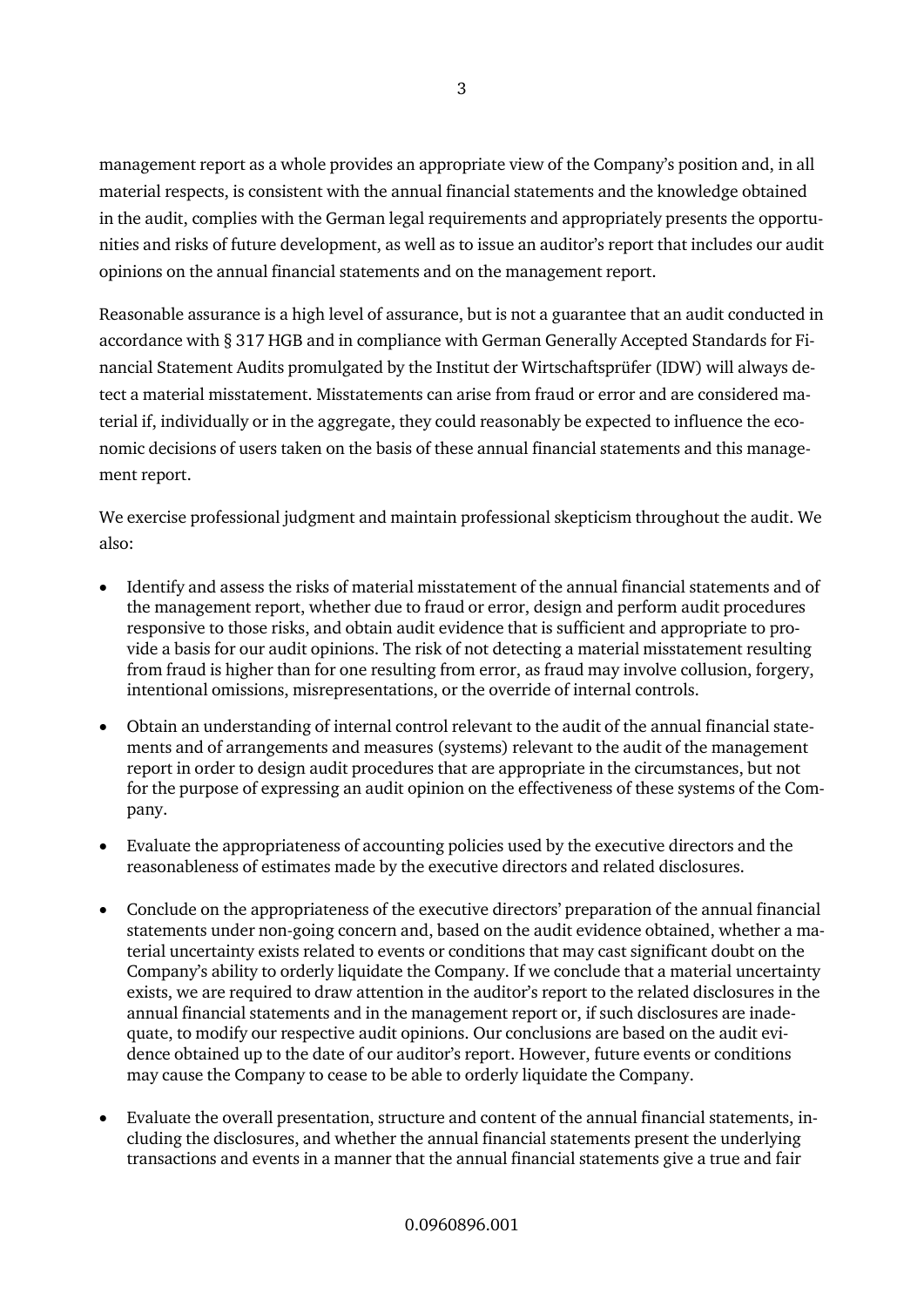view of the assets, liabilities, financial position and financial performance of the Company in compliance with German Legally Required Accounting Principles.

- Evaluate the consistency of the management report with the annual financial statements, its conformity with German law, and the view of the Company's position it provides.
- Perform audit procedures on the prospective information presented by the executive directors in the management report. On the basis of sufficient appropriate audit evidence we evaluate, in particular, the significant assumptions used by the executive directors as a basis for the prospective information, and evaluate the proper derivation of the prospective information from these assumptions. We do not express a separate audit opinion on the prospective information and on the assumptions used as a basis. There is a substantial unavoidable risk that future events will differ materially from the prospective information.

We communicate with those charged with governance regarding, among other matters, the planned scope and timing of the audit and significant audit findings, including any significant deficiencies in internal control that we identify during our audit.

# Assurance Report in Accordance with § 317 Abs. 3b HGB on the Electronic Reproduction of the Annual Financial Statements and the Management Report Prepared for Publication Purposes

## Reasonable Assurance Conclusion

We have performed an assurance engagement in accordance with § 317 Abs. 3b HGB to obtain reasonable assurance about whether the reproduction of the annual financial statements and the management report (hereinafter the "ESEF documents") contained in the attached electronic file RFII\_LP\_JA+LB\_ESEF-2020-12-31.zip and prepared for publication purposes complies in all material respects with the requirements of § 328 Abs. 1 HGB for the electronic reporting format ("ESEF format"). In accordance with German legal requirements, this assurance engagement only extends to the conversion of the information contained in the annual financial statements and the management report into the ESEF format and therefore relates neither to the information contained within this reproduction nor to any other information contained in the above-mentioned electronic file.

In our opinion, the reproduction of the annual financial statements and the management report contained in the above-mentioned attached electronic file and prepared for publication purposes complies in all material respects with the requirements of § 328 Abs. 1 HGB for the electronic reporting format. We do not express any opinion on the information contained in this reproduction nor on any other information contained in the above-mentioned electronic file beyond this reasonable assurance conclusion and our audit opinion on the accompanying annual financial statements and the accompanying management report for the financial year from 1 January to 31 December 2020 contained in the "Report on the Audit of the Annual Financial Statements and on the Management Report" above.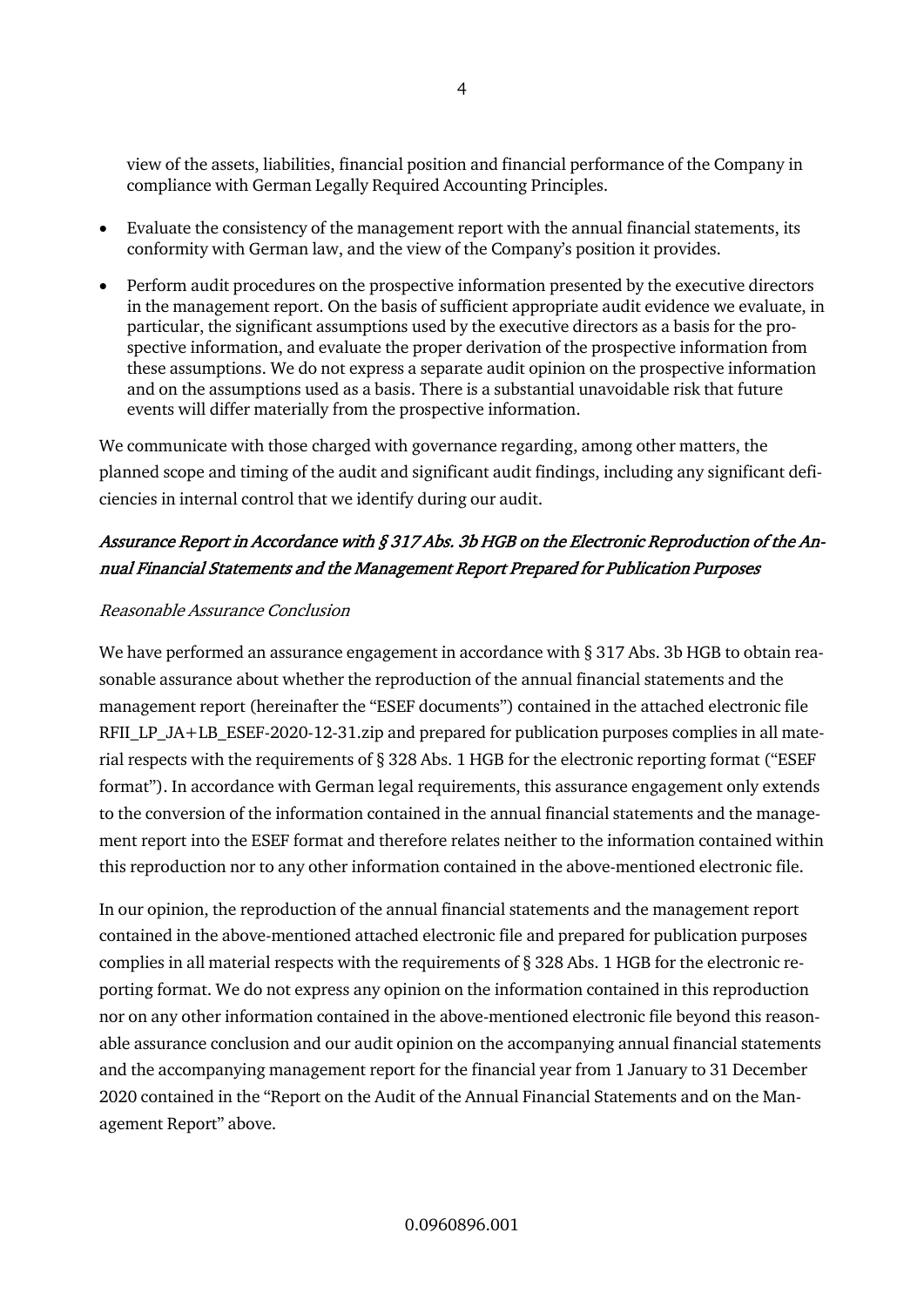## Basis for the Reasonable Assurance Conclusion

We conducted our assurance engagement on the reproduction of the annual financial statements and the management report contained in the above mentioned attached electronic file in accordance with § 317 Abs. 3b HGB and the Exposure Draft of IDW Assurance Standard: Assurance in Accordance with § 317 Abs. 3b HGB on the Electronic Reproduction of Financial Statements and Management Reports Prepared for Publication Purposes (ED IDW AsS 410) and the International Standard on Assurance Engagements 3000 (Revised). Accordingly, our responsibilities are further described below in the "Auditor's Responsibilities for the Assurance Engagement on the ESEF Documents" section. Our audit firm has applied the IDW Standard on Quality Management: Requirements for Quality Management in the Audit Firm (IDW QS 1).

## Responsibilities of the Executive Directors for the ESEF Documents

The executive directors of the Company are responsible for the preparation of the ESEF documents including the electronic reproduction of the annual financial statements and the management report in accordance with § 328 Abs. 1 Satz 4 Nr. 1 HGB.

In addition, the executive directors of the Company are responsible for such internal control as they have considered necessary to enable the preparation of ESEF documents that are free from material non-compliance with the requirements of § 328 Abs. 1 HGB for the electronic reporting format, whether due to fraud or error.

The executive directors of the Company are also responsible for the submission of the ESEF documents together with the auditor's report and the attached audited annual financial statements and audited management report as well as other documents to be published to the operator of the German Federal Gazette [Bundesanzeiger].

## Auditor's Responsibilities for the Assurance Engagement on the ESEF Documents

Our objective is to obtain reasonable assurance about whether the ESEF documents are free from material non-compliance with the requirements of § 328 Abs. 1 HGB, whether due to fraud or error. We exercise professional judgment and maintain professional skepticism throughout the assurance engagement. We also:

- Identify and assess the risks of material non-compliance with the requirements of § 328 Abs. 1 HGB, whether due to fraud or error, design and perform assurance procedures responsive to those risks, and obtain assurance evidence that is sufficient and appropriate to provide a basis for our assurance conclusion.
- Obtain an understanding of internal control relevant to the assurance engagement on the ESEF documents in order to design assurance procedures that are appropriate in the circumstances, but not for the purpose of expressing an assurance conclusion on the effectiveness of these controls.

### 0.0960896.001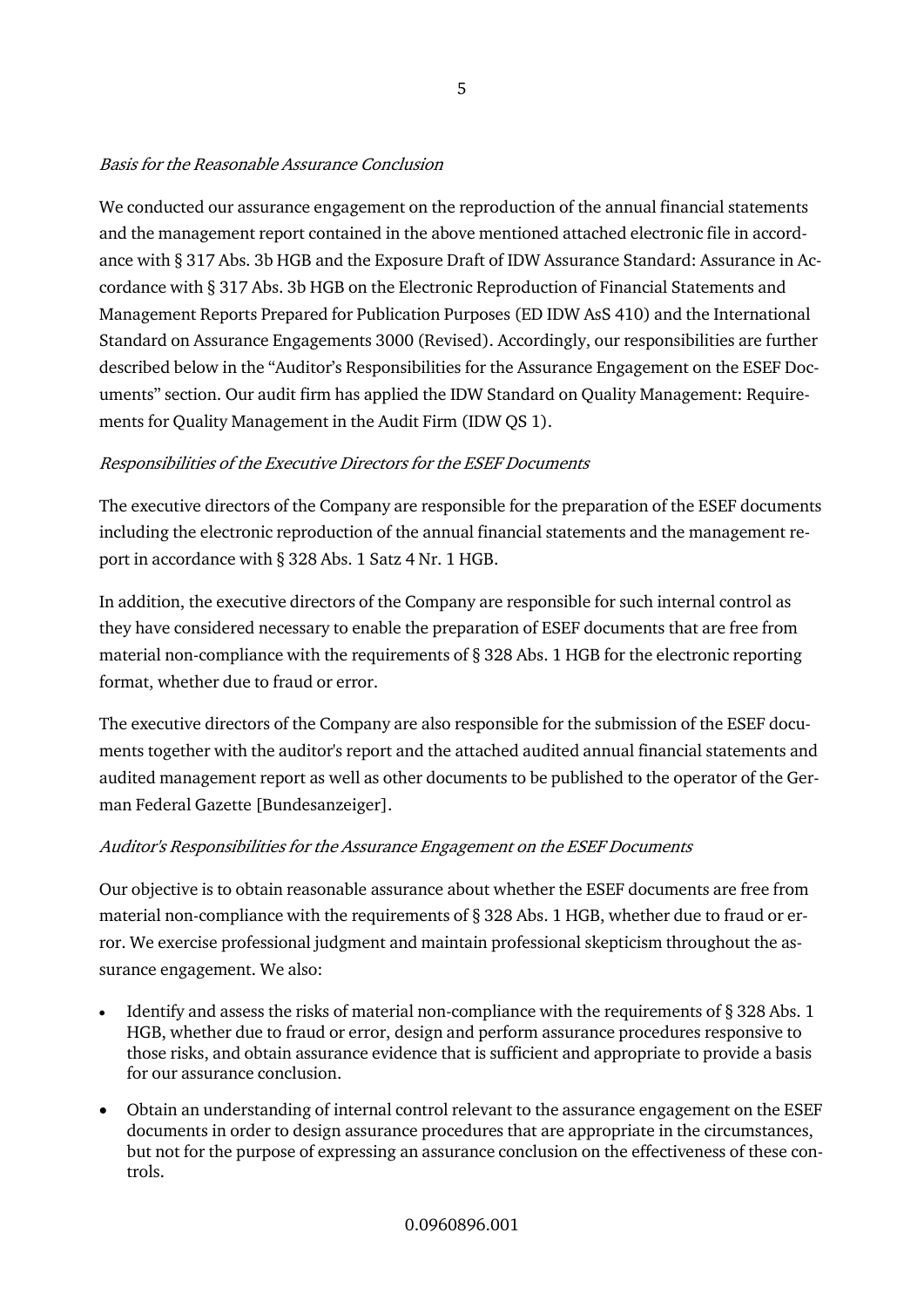- Evaluate the technical validity of the ESEF documents, i.e., whether the electronic file containing the ESEF documents meets the requirements of the Delegated Regulation (EU) 2019/815 in the version applicable as at the balance sheet date on the technical specification for this electronic file.
- Evaluate whether the ESEF documents enables a XHTML reproduction with content equivalent to the audited annual financial statements and to the audited management report.

Hamburg, 28 April 2021

PricewaterhouseCoopers GmbH Wirtschaftsprüfungsgesellschaft

Lothar Schreiber **ppa.** Tim Brücken Wirtschaftsprüfer Wirtschaftsprüfer

[German Public Auditor] [German Public Auditor]